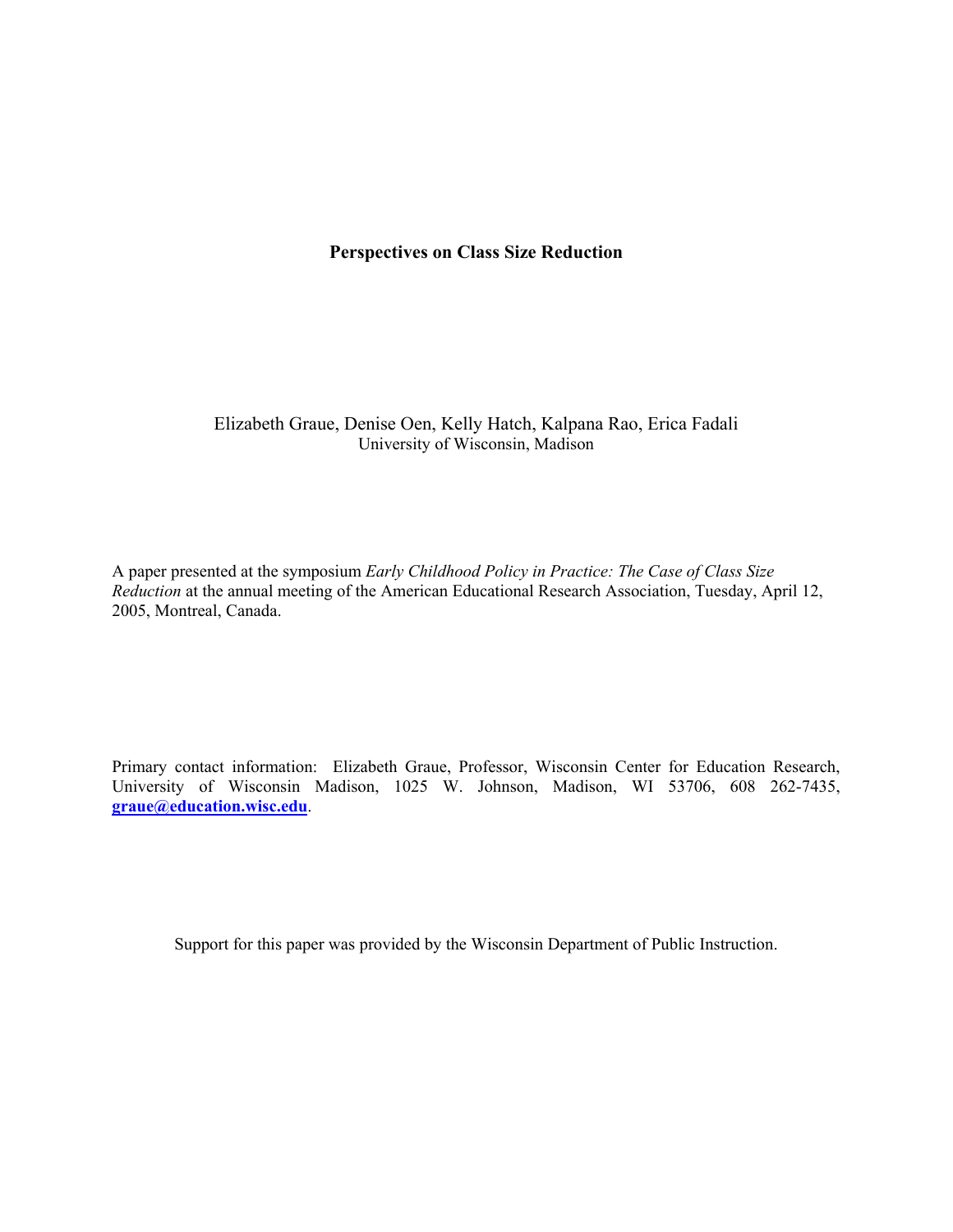Gov. Jeb Bush on Monday abandoned his effort to repeal Florida's popular class size amendment and unveiled a scaled-back plan that also increases teacher pay.

Conceding that repealing the amendment would be difficult, Bush asked lawmakers to put a measure before voters that would essentially freeze the caps on class sizes to the current standard. That would give school districts more flexibility, he said.(James & Johnson, 2005)

The governor's proposal to increase state funding for public education wouldn't solve all of the Madison School District's budget woes, but it would provide significant help in dealing with an estimated shortfall of \$6 million to \$8 million next year, Superintendent Art Rainwater said.

The district would gain an added \$1.3 million for the Student Achievement Guarantee in Education program, which limits class sizes in kindergarten through third grade to an average of 15 students.

Doyle wants to raise the reimbursement for low-income SAGE students from \$2,000 to \$2,500 per pupil. Madison has 2,656 low- income SAGE students and a total 5,620 students in the SAGE program. (Cullen, 2005)

Class size reduction (CSR) is one of the most frequently researched and policy implemented reforms in recent educational history. It has been studied by a wide range of researchers representing interests ranging from economics to administration and has focused on short term and long term outcomes for students, costs relative to other reforms, teacher attitudes and practices. In the last 10 years, 40 states have implemented CSR programs, the federal government had a short term program that infused teachers into the employment ranks to reduce class size, and a number of reviews have suggested that children learn more in smaller classes, their teachers are more satisfied, and discipline problems are reduced. Anchored by the only large scale randomized experiment in fieldbased educational research (Jeremy D. Finn & Achilles, 1990), the knowledge base on class size reduction is voluminous, highly varied in quality and foci.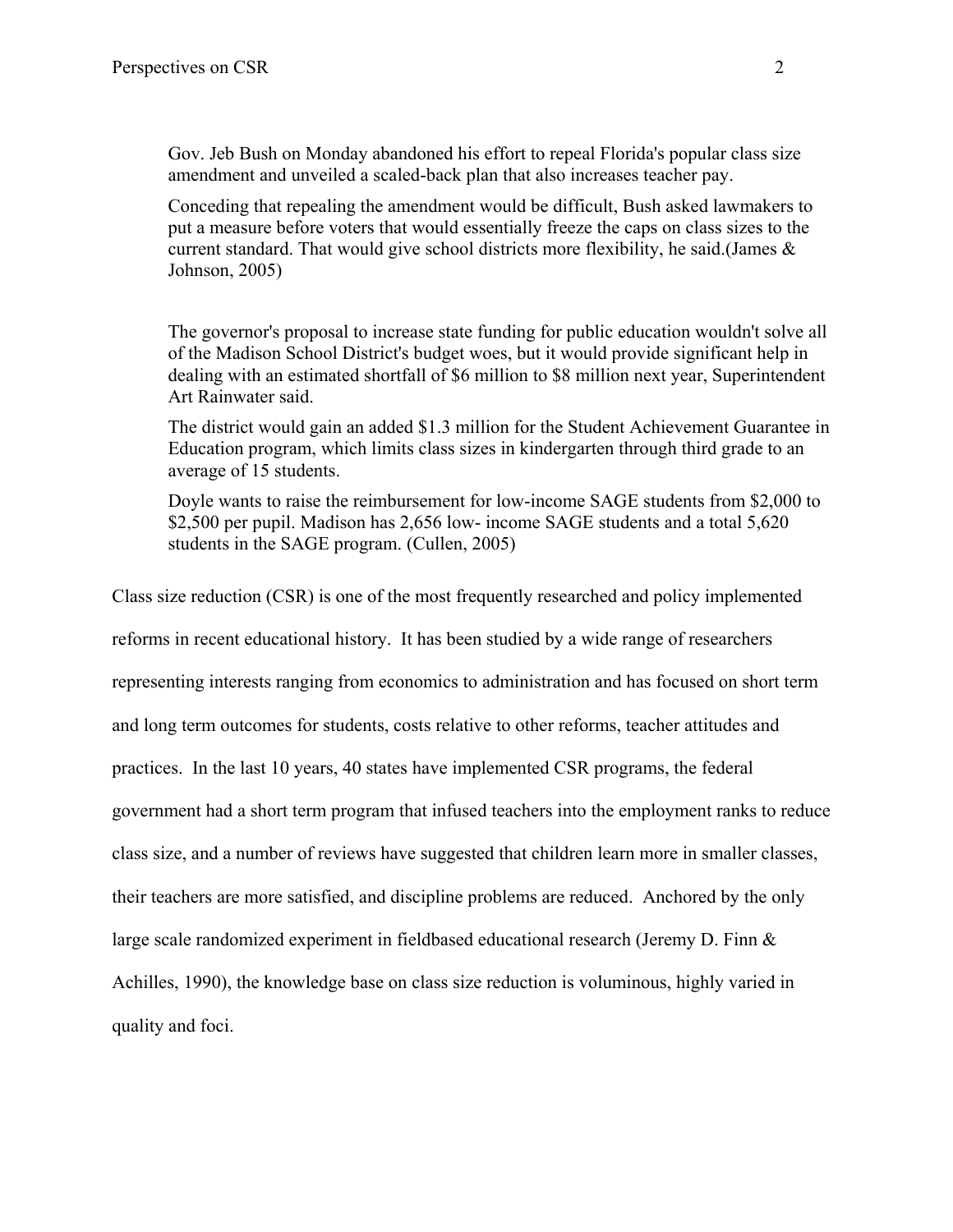In our work analyzing the literature on class size reduction we found that a number of substantive reviews had already been completed on the subject. One might wonder why researchers would undertake another review. In fact, we were told just that by Alex Molnar who strongly suggested we were just reinventing the wheel – that we knew what we needed to know ten years ago.

Despite this advice, we can think of several reasons to revisit this literature. The first is a pragmatic one in relation to policy. Given the difficult economic context that has many states and local governments cutting programs and reallocating the funding to other initiatives, it is important to assess the knowledge base about the efficacy of class size reduction so that good decisions can be made. The second reason might be seen as more rhetorical, or political. We consider a review to be much more and much less than attempting to find out what the literature "says." The literature has no voice  $-$  it is researchers who take a position and speak about topics in their area of interest. We follow the idea, first suggested by Grant & Graue (Grant & Graue, 1999) that reviews represent conversations in the educational research community – as such they are sites of interaction that often present multiple perspectives on a topic. To reflect this approach, we structure our review in a slightly different way than most reviews. We take an interpretive approach to research syntheses, exploring how different researchers have taken up a topic, operationalized it in research methods, and argued for a particular understanding of the outcomes of the study. From this perspective, a research synthesis is an analysis of the discourse of the research community on a topic. We add to this a layer of inquiry that is not typically part of a review. We present researchers' perspectives on our knowledge base through analysis of interviews with a sample of researchers who have worked on the topic of class size reduction.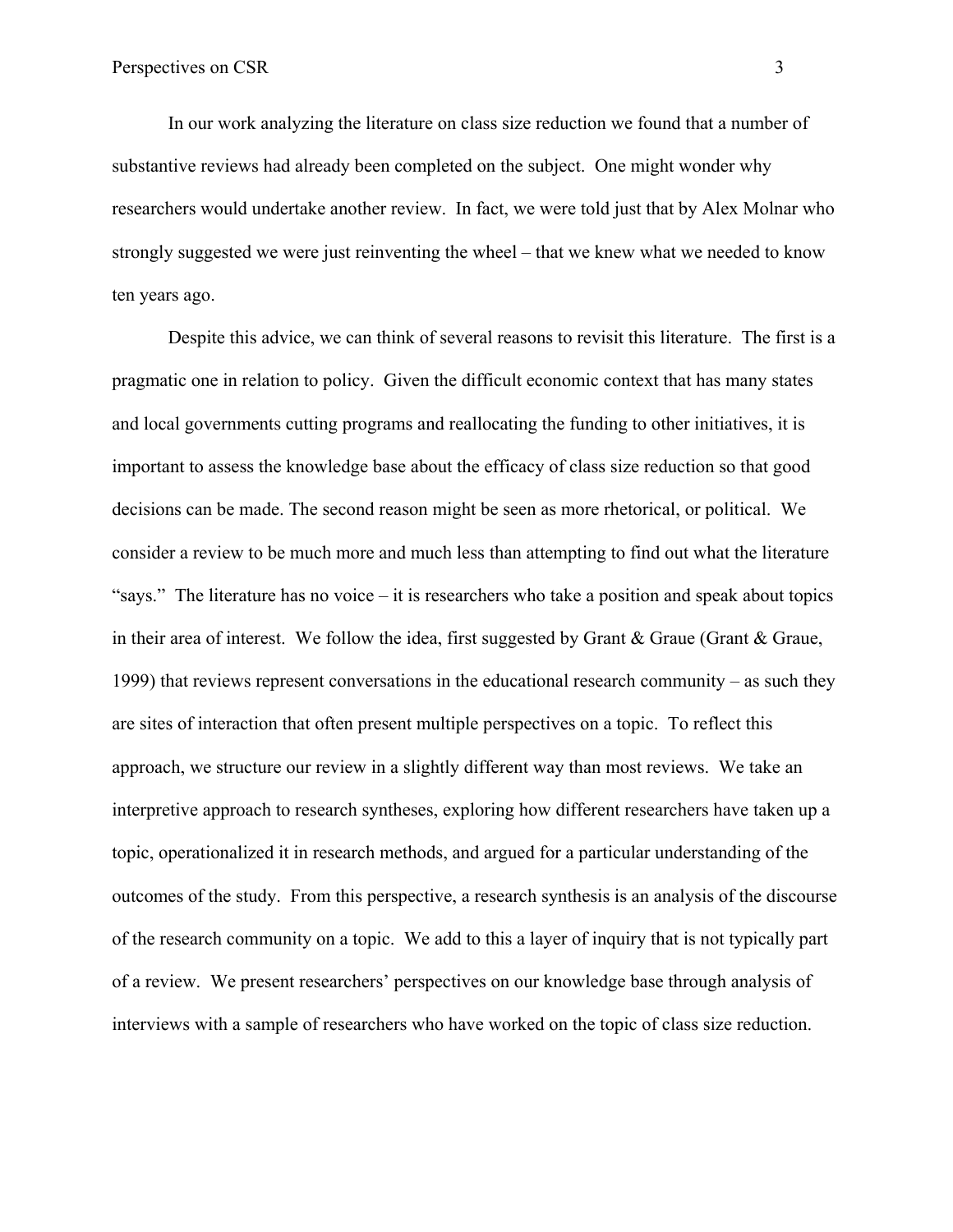This exploration of *understandings of understandings* is a methodological instantiation of the interpretive status we use here.

Our review is organized around two questions:

- How has *class size reduction* been conceptualized in the literature?
- What methods and measures have shaped our knowledge?

#### **Methods**

We should be clear about the catalyst for this review. As part of an evaluation of the Student Achievement Guarantee in Education, we recognized that having a firm grasp of the literature would be important. Given the number of reviews that had been done previously and the mixed messages coming out of those reviews, we decided to take a mixed method approach to exploring the literature. We began in a traditional way, doing a systematic search of the literature. But one of the first that we found is that what is "there" depends on "where" you look. With the changes in ERIC it is rarely the case that one can find a single database that covers the range of journals of interest in education. Therefore, multiple searches across multiple databases were required. We did searches of the major electronic databases (Education Full text, ERIC, EBSCO, Ingenta, JSTOR and Proquest) using the descriptor class size reduction. Initially we searched for any types of written text (journals, reports, popular press) and found close to 400 pieces. We narrowed our search to peer reviewed published works to make the task more manageable. We then began working from bibliography to bibliography, searching out published work that our initial searches had missed.

We worked to describe the literature by focusing on 4 general categories of the literature. We summarized the research related to the three major policy initiatives for class size reduction—STAR in Tennessee, SAGE in Wisconsin, and the California class size reduction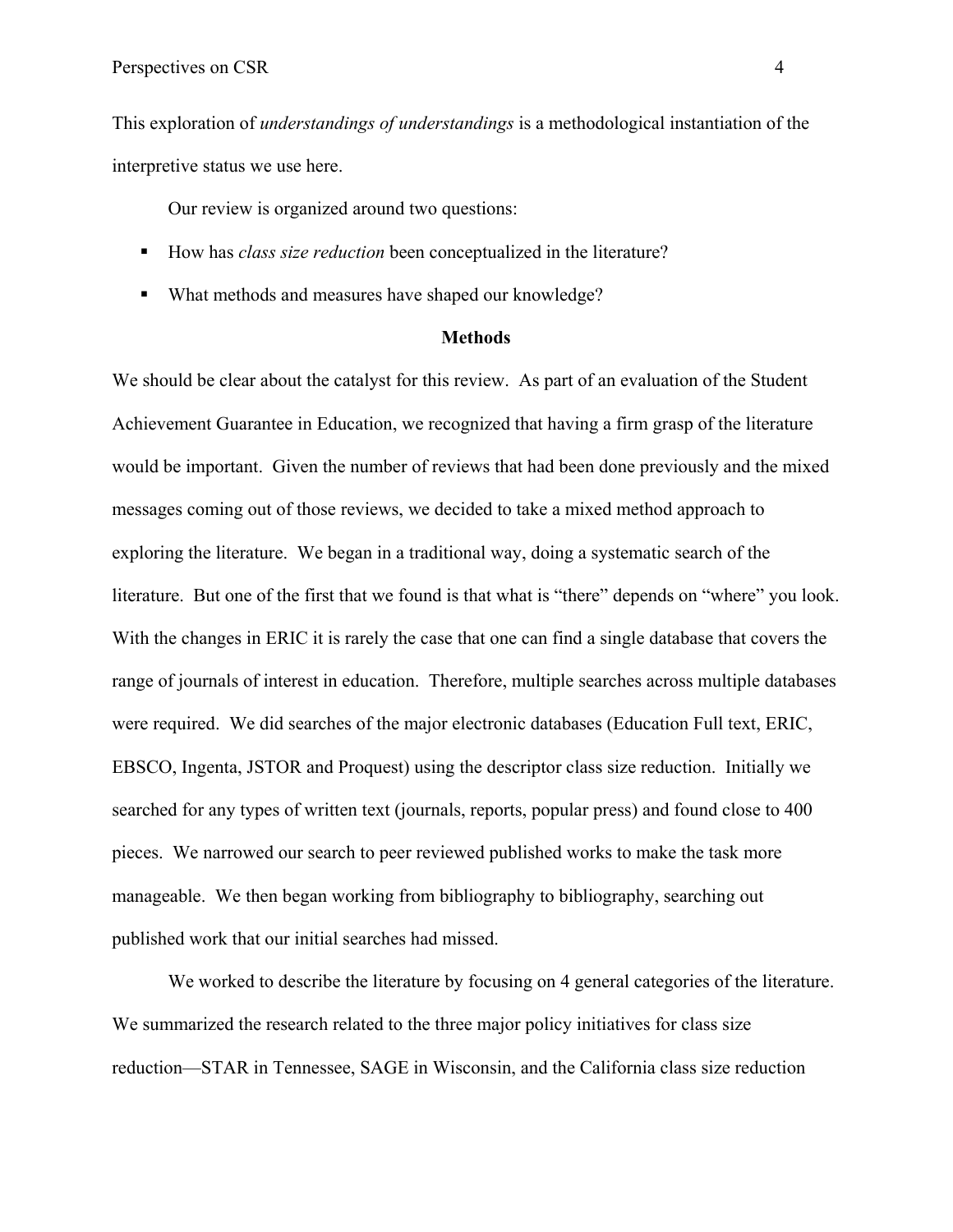program. We described the parameters of the policy, the methods used to evaluate the programs and the suggested results. In addition we analyzed the synthetic work on class size reduction, reading and analyzing reviews on the topic. Finally, we identified key researchers who have contributed to the scholarship on class size and interviewed individuals who represented varied perspectives and expertise. Our interviews included scholars instrumental in evaluation of the major class size initiatives: Charles Achilles (STAR), Alex Molnar (SAGE), Joan McRobbie (California). In addition, we talked with people who had synthesized the CSR literature: Bruce Biddle, David Grissmer, and Adam Gamoran. We interviewed an economist who analyzes the cost of class size relative to other investments in education – Eric Hanushek and a researcher who did secondary and follow on analysis of SAGE data – Norman Webb. We recognize that our interview participants represent a sample of the research on CSR. It is important to say that some researchers declined participation. Therefore, silences come for a variety of reasons and we are comforted in the idea that we do not have to talk with everyone to have some sense of the conversations related to CSR.

#### **Major class size initiatives**

### STAR

Tennessee's Student Teacher Achievement Ratio project began as a pilot in 1984 and was mandated in 1985. A large scale, randomized within-school experiment (Nye, Hedges,  $\&$ Konstantopoulos, 2001), pupils entering kindergarten in participating schools were randomly assigned to a small class (13-17), a full size class (22-25) or a full size class with a full time teacher aide. Teachers were also assigned at random to the classrooms. Pupils were kept in the same condition for up to 4 years, with a new teacher assigned at random each year (Finn, 2002). The four year, \$13 million project was completed in 1990.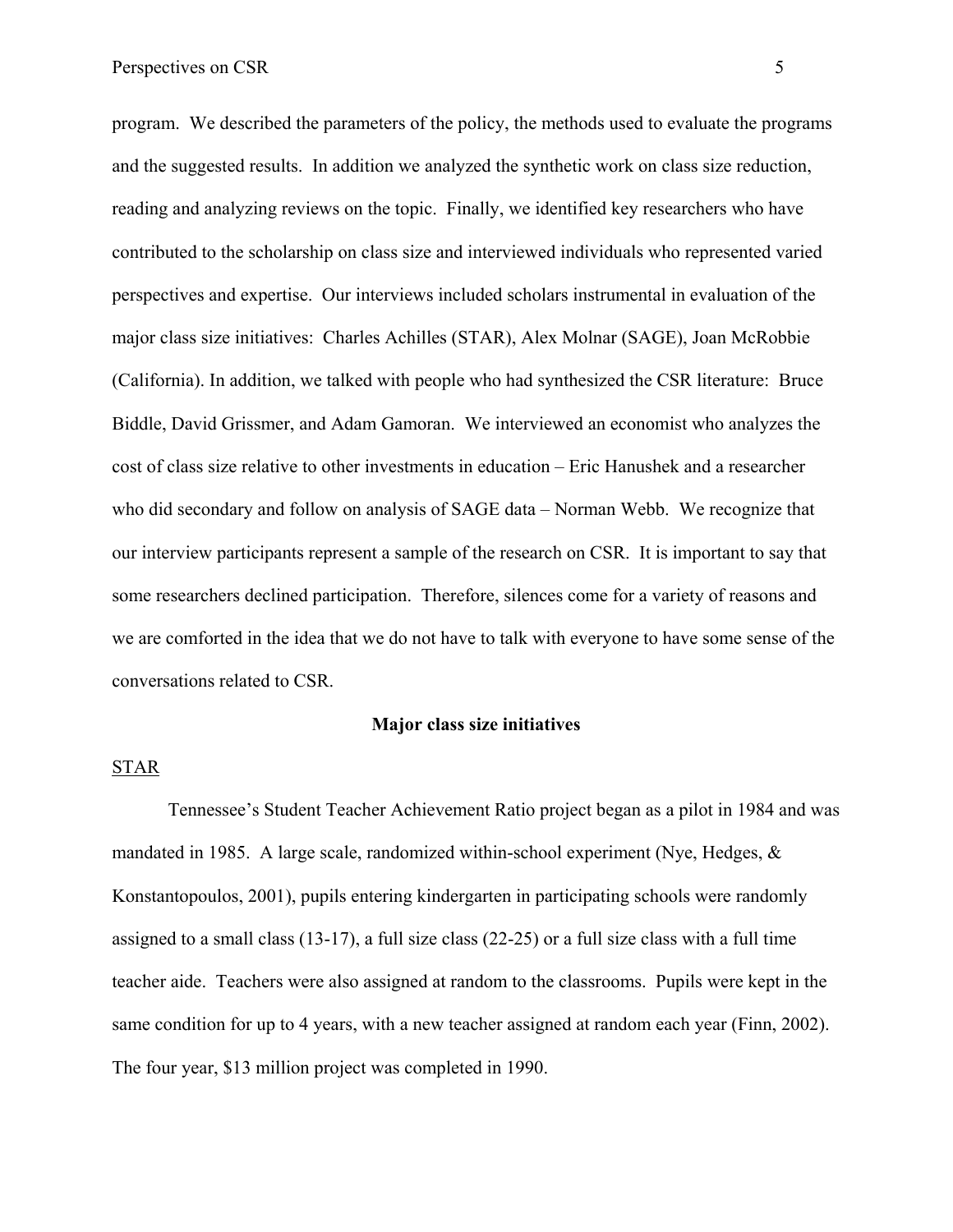Students in small classes performed better on all achievement measures, and the positive benefits of smaller classes were cumulative. In kindergarten, slightly more than half of the small classes were in the top scoring 10% of STAR classes. By third grade, that proportion had grown to 78% (Bain et al, 1992). Small class advantages were greater children in poverty and of color. The gap between black and white students were reduced in the smaller classes, with African American students in smaller classes 4%ile points below white students but those in large classes were behind by 14%ile points. While there was no evidence that smaller classes improved student motivation, small classes had fewer discipline problems, more questions and greater participation and concentration. Teacher quality, including practices developed through professional development, had little effect on student outcomes. The addition of teacher aides to regular sized classes did not improve achievement (Achilles, 1997, Biddle et al., 2002, Finn, 1998,2002). Charles Achilles explains why:

Teacher aides are not a help in the classroom at early grades except as required by legislation and/or to help teachers out with materials and things. They shouldn't be around kids unless they are well-trained and then there is some question because the teacher sends troubled kids to the teacher aide. (Achilles interview)

While the STAR project appeared to be very positive, there were several criticisms of the study. The primary concerns about the project were that the student sample wasn't representative of the U.S. population (few Hispanic, Native American and Non-English speaking students) and that the study suffered from the Hawthorne effect when news about the greater achievement of small classes leaked out during the project. Critics argued that it was likely that this may have led participating teachers to work harder to get positive results (Gilman & Kiger, 2003). Another critique of the project was that students were randomly assigned not randomly selected and that the assignments changed over time. Only volunteers were part of the random assignment pool and schools had to be large enough to accommodate at least three classes in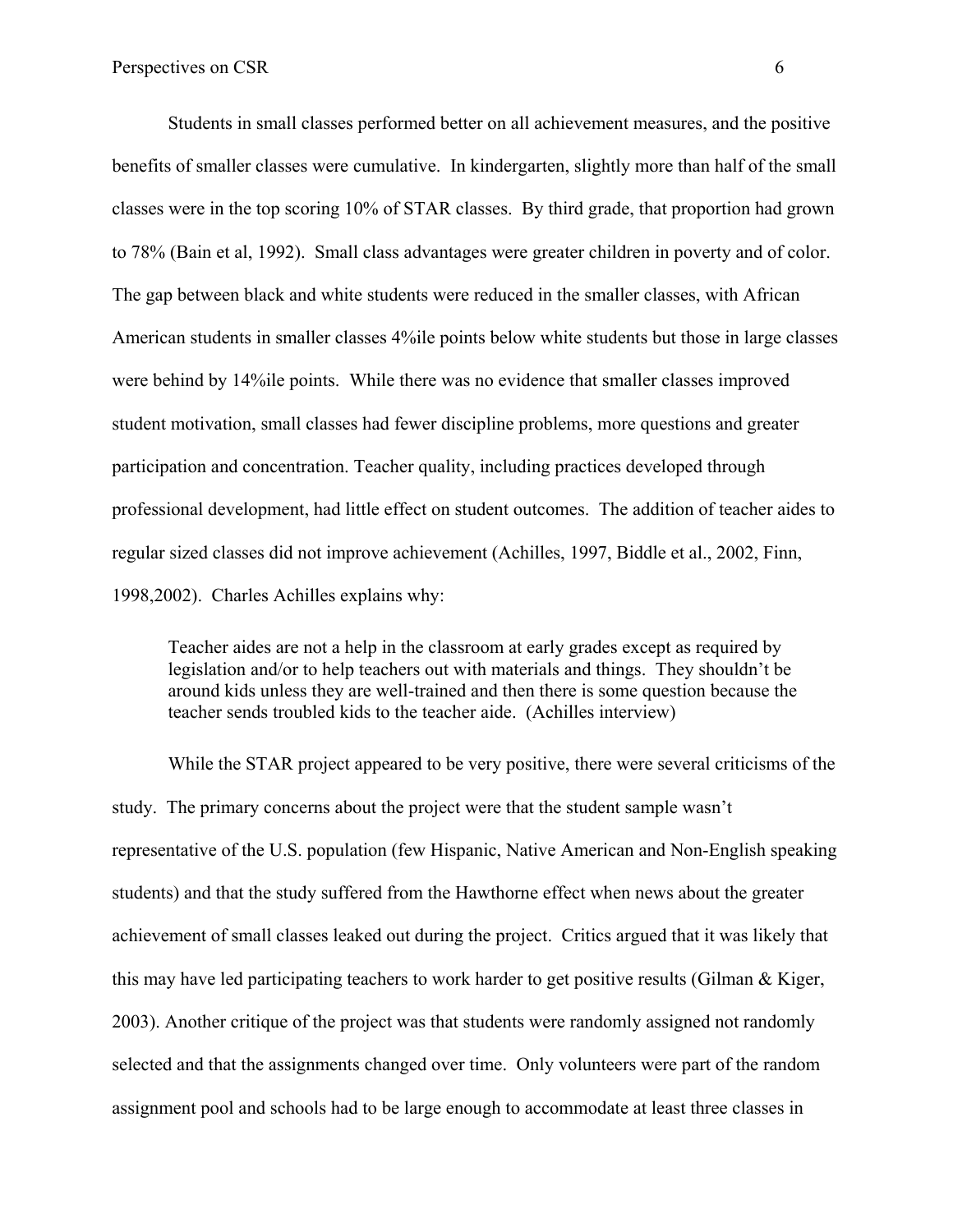each grade. Hanushek (1999) argued that the results of the study depended fundamentally on the choice of teachers. There was little description of how teachers were randomly assigned to treatment groups. The huge differences generally found among teachers could dramatically influence the results. Because of the ongoing need to assign new teachers to the various treatment groups across the 4 years, it seems entirely plausible (in Hanushek's estimation) that elements of teacher and principal preferences for different classes entered into the process. He also criticized the original researchers for their lack of consideration of attrition of the treatment groups. Of the initial experimental group starting in kindergarten, only 48% remained in the experiment for the entire 4 years. In our interview, Eric Hanushek described the kind of study that should be done to alleviate concerns:

A more careful description of the randomization process and how they randomized teachers and students. More careful assessment of achievement differences before and after reduced class size; allowing for some variation in the number of years that people are in different treatment categories; trying to assess better any variation in teacher quality that lie behind this; trying to follow the attrition from the program better; trying to maintain the study design that keeps people in their particular treatment groups. (Hanushek interview)

Bruce Biddle recognized the weaknesses in the study but suggests that in the context of a

practice based field like education, STAR might be a good enough study to inform policy:

The issue is that within a field setting, with human beings, this one was a pretty good piece of research. It was done on a state-wide basis. It involved matched classrooms within schools, which were subjected to three different kinds of treatments, standardsized classrooms, classrooms that were standard sized where a teacher was supplemented in her or her efforts by a teacher's aide and then reduced size classes. These were done in the early grades. It was begun in kindergarten and in the best cases the kids were continued in these various treatment conditions for four years, through first, second, and third grade. Thereafter they were returned to standard classrooms in their schools. (Biddle interview)

A follow on study, the Lasting Benefits study, conducted from 1989-1996 tracked

achievement effects as students progressed into grades higher than those observed by the original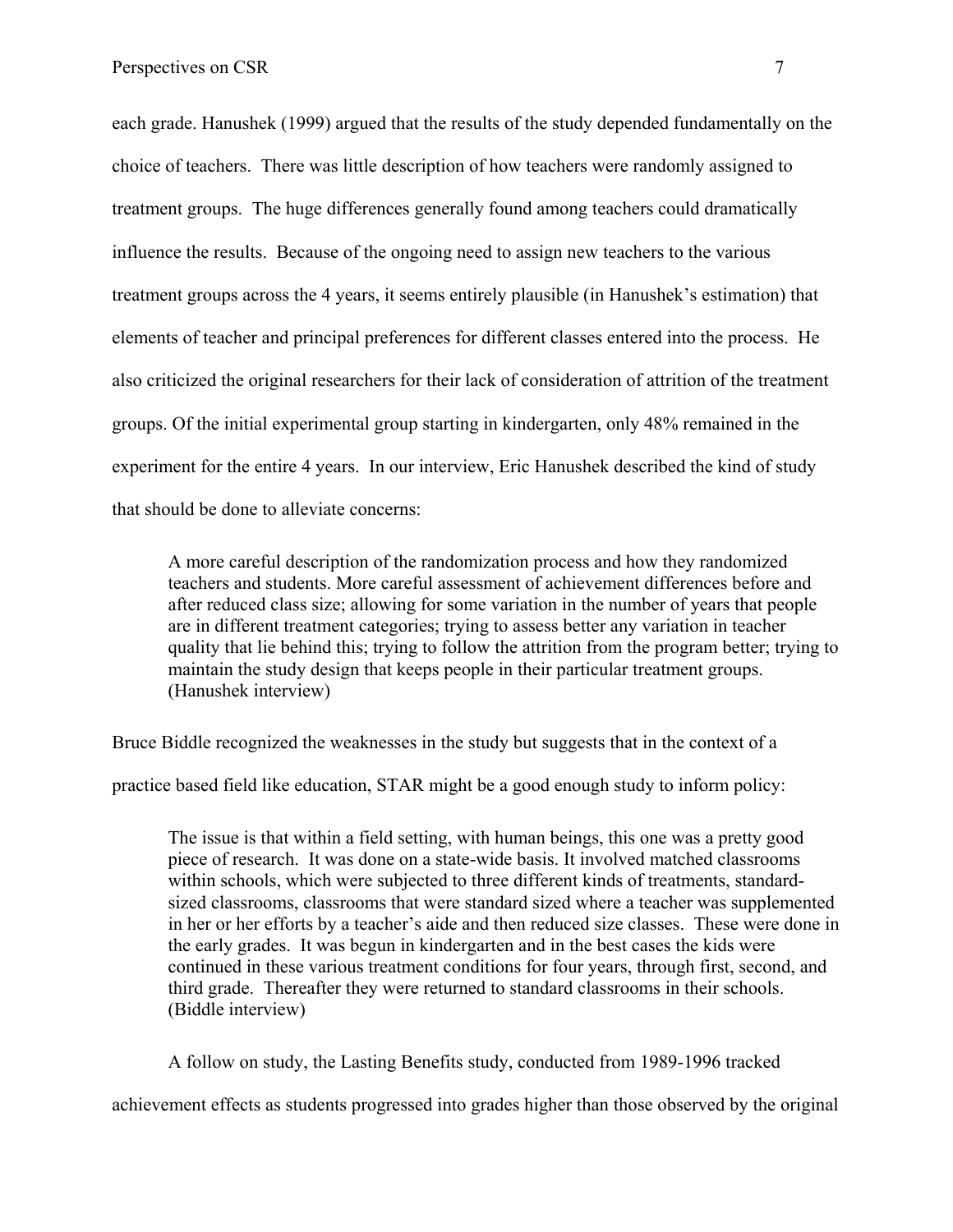study (Nye et al., 1989, 1994-1999). This study yielded two primary findings: First, students in smaller class performed better in all academic areas studied. Second, students from the small classes expended more effort in the classroom, took greater initiative in learning activities, and displayed disruptive or inattentive behavior (U.S. Department of Education, 1998).

### SAGE

We believe that state and local policies can and should ensure that teachers have the time and resources to get to know their students and parents and to give each child sufficient attention, ensuring academic achievement at the highest possible level. We believe that it is important to fully prepare children for the diverse civic and employment environment where they will live and work. And we believe it is time to free educators to educate, holding both teachers and *all other people* who hold a stake in the schoolsadministrators, board members, parents, and students-accountable for the results. (Molnar & Zmrazek, 1994)

The *Student Achievement Guarantee in Education,* SAGE, much like other Class Size Reduction reforms, was envisioned as a way to narrow the achievement gap for children living in poverty. Class size reduction was only one aspect of a multifaceted program that also includes a family/school component, curriculum reform, and professional development. How these components are studied provides insight into how SAGE is being conceptualized and implemented.

Student outcomes were a central indicator of program efficacy. Students in SAGE classrooms outperformed the comparison group in reading, language arts and mathematics through third grade, with the most pronounced effects found for African-American students (P. Smith, Molnar, & Zahorik, 2003). Webb and colleagues reanalyzed the initial evaluation data and found similar patterns of advantage in the original data which did not sustain in other data sources in third and fourth grade (Webb, Meyer, Gamoran , & Fu, 2004). Hruz questioned whether the size of the effects were in fact worth the cost of the program and suggested that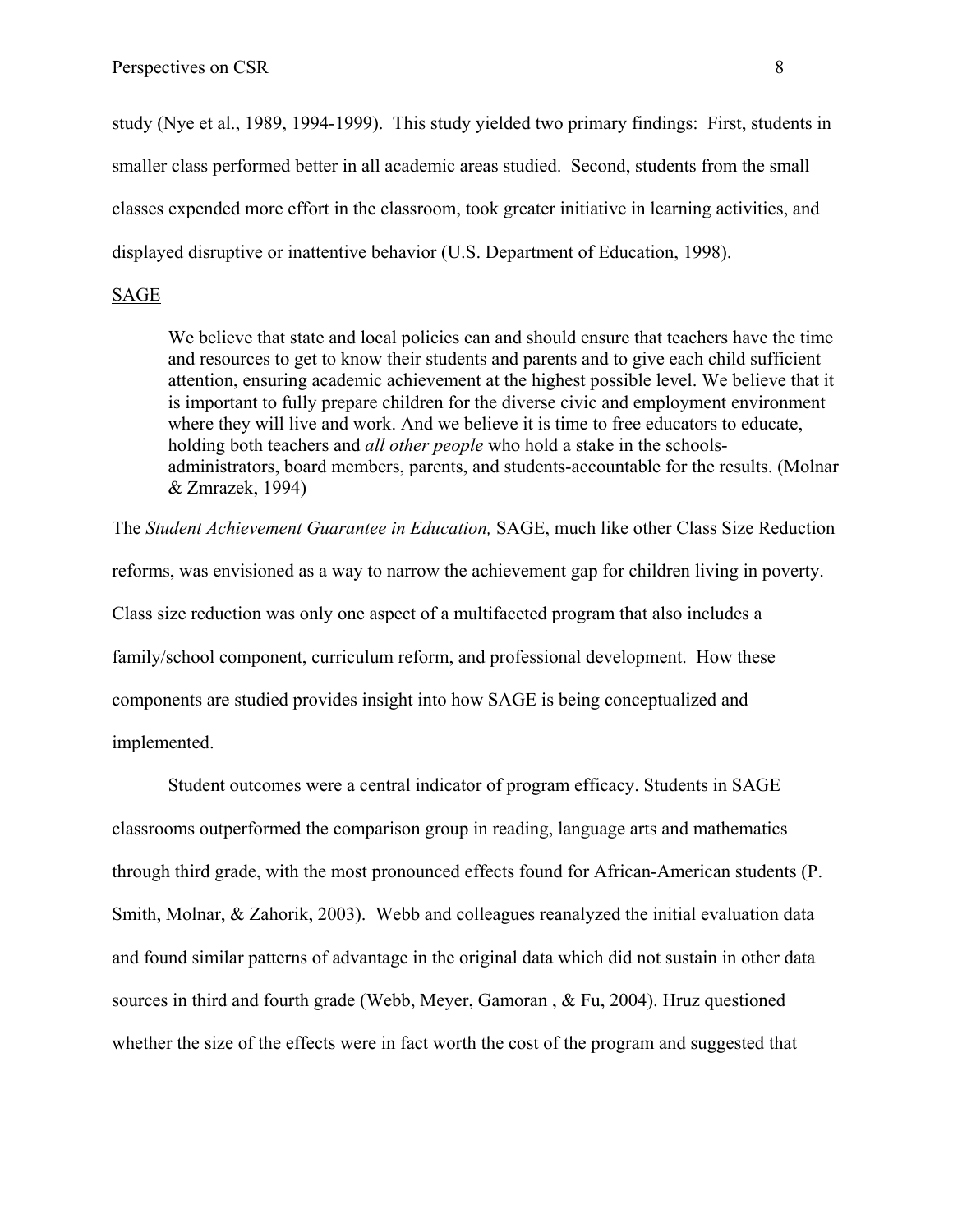implementation be limited to the subgroups that had proven effects (K and  $1<sup>st</sup>$  grade and African American students) (Hruz & Wisconsin Policy Research Institute., 2000).

Bruce Biddle contrasted the design of SAGE with that of STAR:

It involved not a clean experimental design but rather, a massive intervention study in which class size reduction was a part of what was initially to be a multi-faceted intervention study but the other facets of the intervention essentially xxx out and much of the efforts are clearly associated with class size. This was a very good piece of research. . . .There were more controls built into it. It was focused specifically on schools where a lot of minority kids were present. (Biddle interview)

One advantage of the SAGE evaluation was its attempt to represent the complexity of the

reform, with attention to teaching practices and professional development opportunities.

Through observations in math and reading instruction, Zahorik et al found that SAGE classrooms had fewer discipline problems, more time spent on instruction and more individualized, explicit instruction, the teachers had more knowledge of students and more satisfaction with teaching (John Zahorik, Halbach, Ehrle, & Molnar, 2003). Despite these enumerated changes, researchers suggested that teacher practice does not change in smaller classes (J. Zahorik, Molnar, & Smith, 2003). Examinations of the professional development components of SAGE found that they were only partially met (Molnar, 2002). The authors also explored how SAGE professional development guidelines aligned with both the Wisconsin Teacher Professional Standards (which went into effect July 1, 2004) as well as the mandates of No Child Left Behind. It is their belief that current professional development practices will not fully comply.

Kiger (2002) argued that smaller classes create a "coherence" of the all four SAGE components and that all components have a synergistic effect on one another. He goes on to suggest that research needs to explore why smaller class sizes seem to have a positive effect.

Missing from the research on SAGE is attention to English Language Learners, to administrative practices at the school and district level, to the effects the programs had on home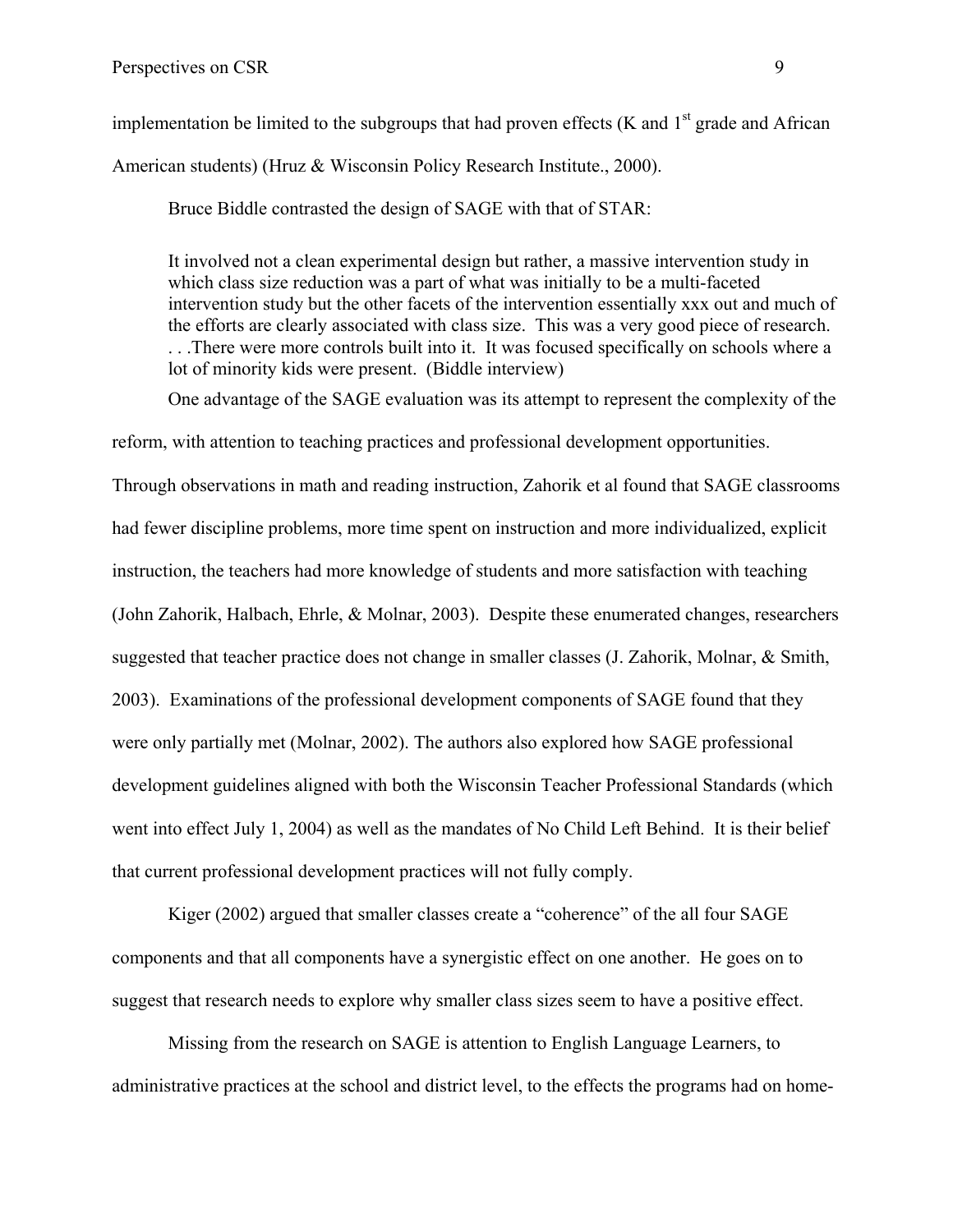school connections, to the specific implementation of the pupil teacher ratio in its varied forms, and systemic analysis of the politics and interconnections that facilitate or inhibit the successful implementation of this type of complex reform. While the designs of the SAGE evaluations did mirror the components that served to structure the policy, most attention was focused on the student outcomes, with the structural and process analyses examined at a diffuse level of many sites rather than at a level that provided in-depth knowledge. This attention to knowledge about many is important for population generalization but may be less informative for informing particular practice.

#### California

CSR in California is conceived in the literature as something that was born at a good time, with good intentions, but poor planning. Its enactment was motivated by a ten-year decline in achievement in California, tying for last place on NAEP in 1994. A snapshot of California classrooms at the time would have shown overcrowded classes, a shortage of qualified teachers, and minority students, ELLs and poor students falling more and more behind (Stecher, Bohrnstedt, Kirst, McRobbie & Williams, 2001). With a budget surplus and the impressive claims of the STAR study, the California government dove head first into CSR as a statewide program. This approach had its downside, outlined by David Grissmer:

We have the California situation – California has kind of taken a bum rap on some of this stuff especially when they had a huge budget surplus. They didn't have an option of let's do a little this year, a little this year, a little next year, that sort of not the way politics works. What this meant was that implementation was going to be swampy for a while. They are not going to have the supply of teachers they need, all of the classroom size is not going to be available, and so forth. They reduced from 28 to 20. they did it on all socioeconomic levels, there was no sort of distinction and what they ran into was that it created a lot of teaching positions and hiring in schools and inner city teachers moved to those. So it got implemented fairly shabbily in the beginning but in my sense it was still worthwhile. (Grissmer interview)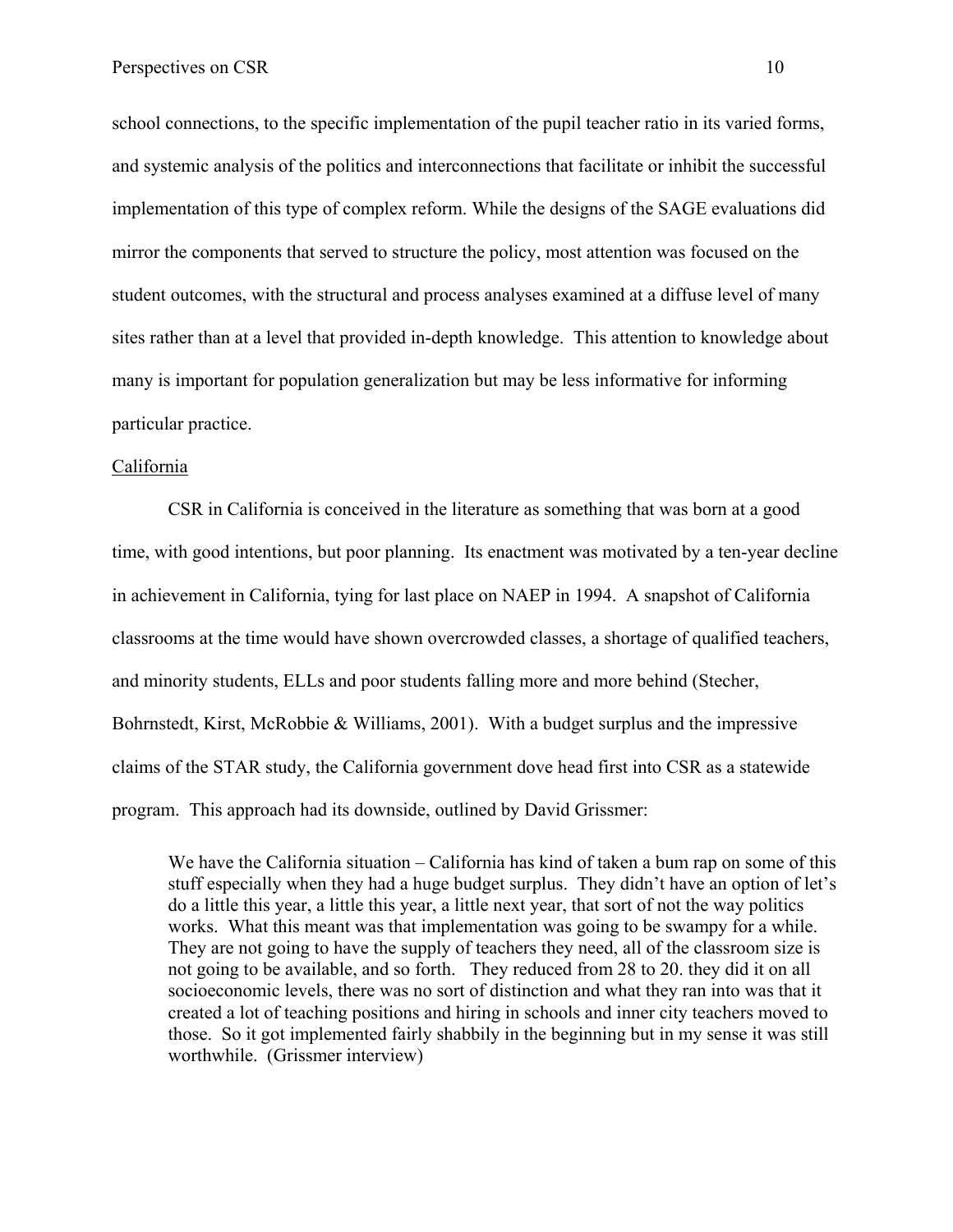Researchers emphasize that CSR is only one part of a comprehensive plan to improve learning (McRobbie, 1996). It is essential to also change teaching and learning behaviors (McRobbie). This means providing teacher support and professional development—about individualized instruction, better use of methods and materials, improved organization, a better variety of activities, better assessment and a stronger curriculum (McRobbie). Researchers also point out that effective, specific strategies for teaching smaller classes have yet to be identified (McRobbie, year?). Moreover, teacher quality matters, because they feel high quality instruction is essential for CSR to succeed.

 In California, the gains earned from CSR do not necessarily outweigh the costs of the policy, according to researchers. To be sure, there were gains: a slight increase in test scores after the second and third years, more time teaching and less disciplining, and more parentteacher contact time (reported) (Stecher, et al., 2001). However, the costs of the CSR policy include, most prominently, that educational inequities were exacerbated, particularly in districts already considered disadvantaged. There was a 38% increase in the teaching force, accompanied by a serious decline in the qualifications of these teachers particularly in the highest poverty districts and schools (McRobbie, Finn & Harman, 1998; Stecher, et al.). It is also more expensive to implement the policy in these districts. Space for new classrooms was taken from special education, childcare, specials and library/computer facilities (McRobbie, Finn  $\&$ Harman; Stecher, et al.). And, many teachers of English Language Learners (ELLs) and special education students switched to regular education to help fill the gaps (Stecher, et al.; Wexler, Izu, Calrlos, Fuller, Hayward & Kirst, 1998).

From the California implementation researchers suggest that investments be made in ongoing professional development with a focus on literacy (McRobbie, year?; McRobbie, 1996)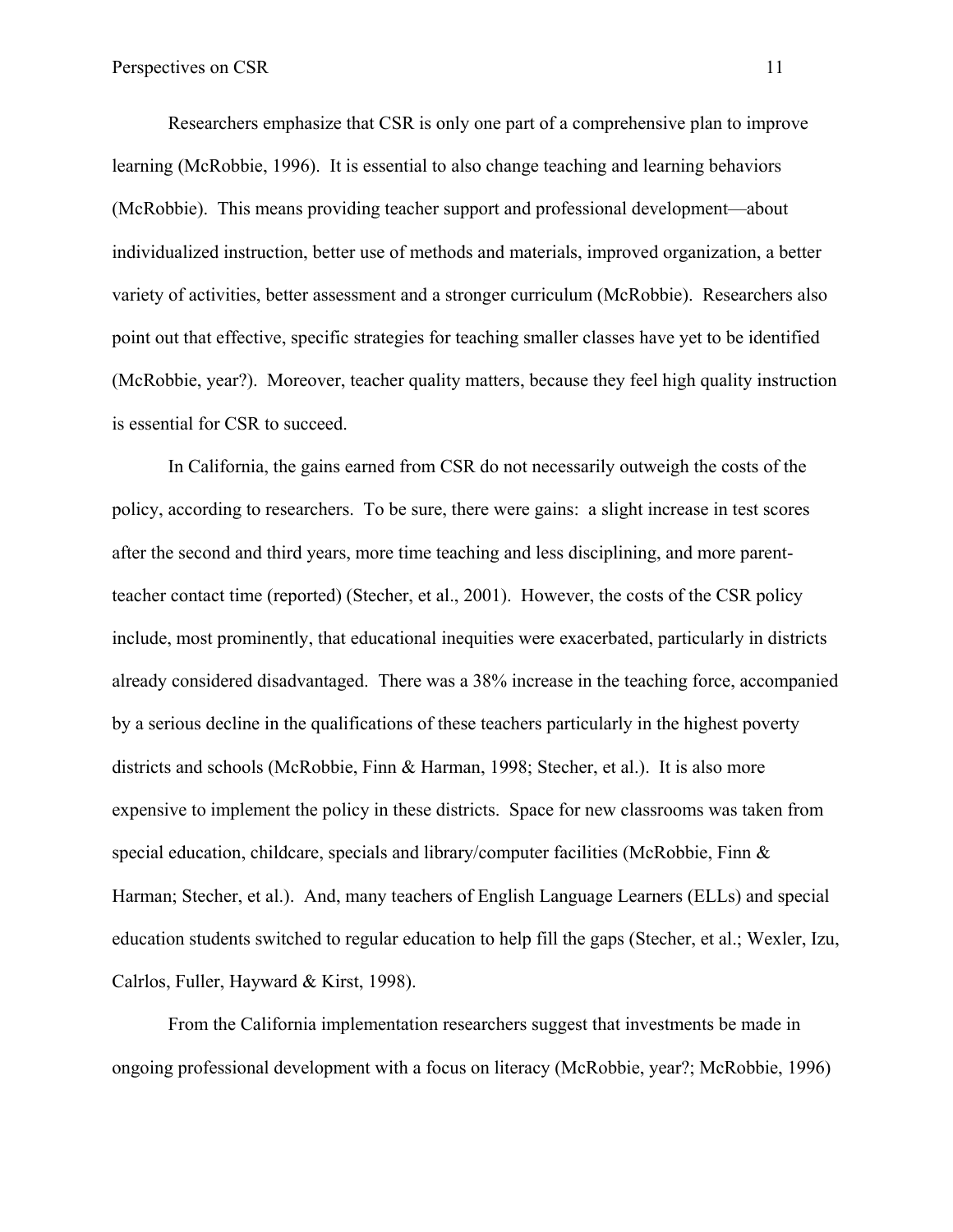and on instructional strategies for a diverse student population, i.e. language acquisition and communication strategies across languages and cultures. Further, a focus on prevention would help teachers identify and respond to student learning issues. Finally a systemic induction model would support new teachers, especially emergency credentialed teachers added to staff CSR classrooms (McRobbie, 1996). Good CSR practice broadens notions of defining policy success. While including measures of student achievement it also involves using resources creatively and establishing new district and community collaboratives to reach goals for student achievement (McRobbie, 1996; McRobbie, Finn & Harman, 1998).

California CSR researchers are skeptical supporters. They remind consumers of the literature that it is unclear how CSR affects student achievement, and that we know that CSR effects are coupled with teacher quality, instructional strategies, curriculum, student-teacher interactions, family background and economic situation (of students). Their discussions tend to focus on implementation critique. Given the differences between STAR and the California policy, they suggest that the Tennessee study was not a good model for California to try to duplicate. STAR was a limited controlled study and California implemented a statewide program for 1.8 million children. Availability of qualified teachers was not considered, the baseline class size in California was much larger than in Tennessee, and California's curriculum standards were not as fully developed. One of the most glaring differences, though, is the diversity in California, especially concerning English Language Learners (McRobbie, Finn & Harman, 1998; Stecher, et al., 2001). Joan McRobbie that not all of California's children gained:

It's fair to say that probably some kids have lost because the way the policy was setup, certain kids who all along have been more likely to get the least qualified, least experienced teachers, by virtue of class size reduction, are even more likely to get the least qualified, least experienced teachers because of the shortage you've created and the number of people brought in. . . At least initially, it probably made for a more negative situation for some kids (McRobbie interview).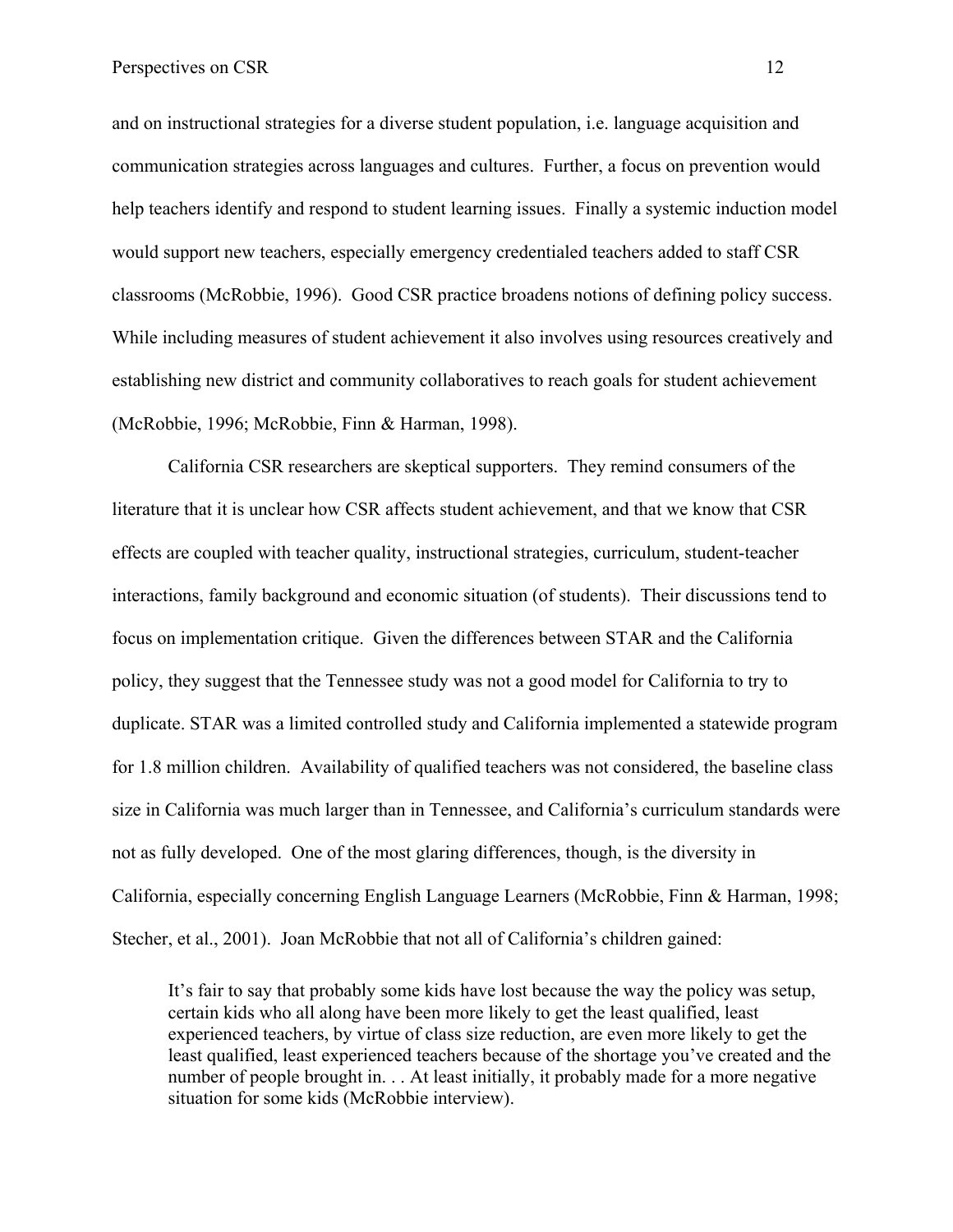The California experience suggests some guidelines for large scale implementation of CSR. Focus on equity. Develop policies that fully recognize the complexity of practice. Improve teaching strategies. Plan for sufficient staffing. Implementations that ignore these elements compromise the potential that CSR can have for student achievement. (McRobbie, year?; McRobbie, Finn & Harman, 1998).

# British Implementation of CSR

 In the 1990's the British government claimed that educational attainment was a function of teacher quality rather than class size. Teachers and the public resisted this conclusion, and through meetings and talks, it became clear that "a proper and thorough study of educational consequences of class size differences" (p. 4) was needed. It was in this context that Peter Blatchford aimed to bridge the gap between professional experience and research-based evidence. Rather than trying to settle the debate, he focused on 'why' and "provide a sustained inquiry" (Blatchford, 2003, p.1).

 Blatchford believes that teachers interact with students in context, so that CSR is only one influence on the classroom experience. Moreover, the nested contexts of schools means that different sizes of classes can mean different dynamics and these might influence teachers and students. His research, then, aimed to 1) determine if CSR affects students' achievement; and 2) study the relationships between class size and classroom processes, which might illustrate any differences found in achievement. He constructed a three year longitudinal study that followed students from school entry, i.e. 4 years. . Both quantitative and qualitative methods were used including case studies, teachers reports, observations, teacher ratings of behavior, and teachers' estimates of time use.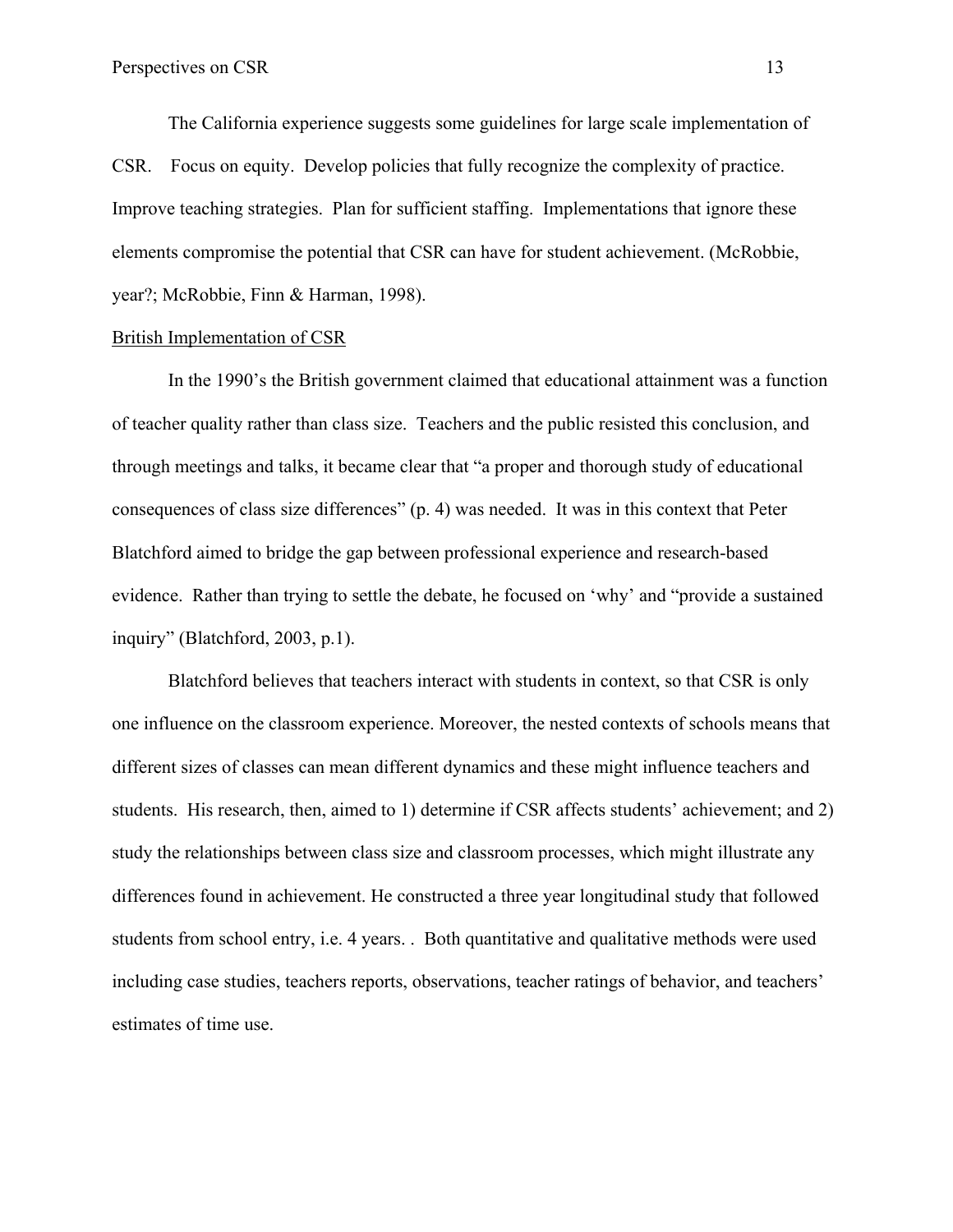In Reception Year (kinder), all ability groups had positive outcomes related to smaller classes, with larger effects in literacy for students with lower baseline. Long terms effects were maintained when students moved to small or similar sized classrooms after the first year but they were lost if students went from from a small class to a large class.

In larger classes, students were more likely to be off task, distracted, and to spend more time with their peers. In smaller classes, students had more interaction with their teachers—child initiations and answering the teacher. With the exception of Reception year students, peer relations were often *worse* in smaller classes because of aggression and rejection.. As class size increases, teachers perceive less time for individual reading support and rarely mention guided reading groups as an instructional option. They felt that the quality of interactions was better in smaller classes; with teachers knowing and supporting their students better. Teachers used more procedural talk in larger classes, and more social or personal interactions to manage the group in smaller classes.

In first and second year classes students read more frequently and for longer periods. There was less differentiated instruction with larger classes and questioning was used for controlling rather than to teach. The feedback in smaller classes was more immediate, but such feedback takes time from lessons and disrupts the flow of activities and instruction.

It was harder to extend reading strategies with larger classes and there were fewer individual reading opportunities, monitoring and checking for understanding. More time was used for teaching in smaller classes including more one-to-one teaching, more teaching in groups, more times when students were focus of teachers' attention, more student-teacher interactions, and more participatory interactions between students and teachers.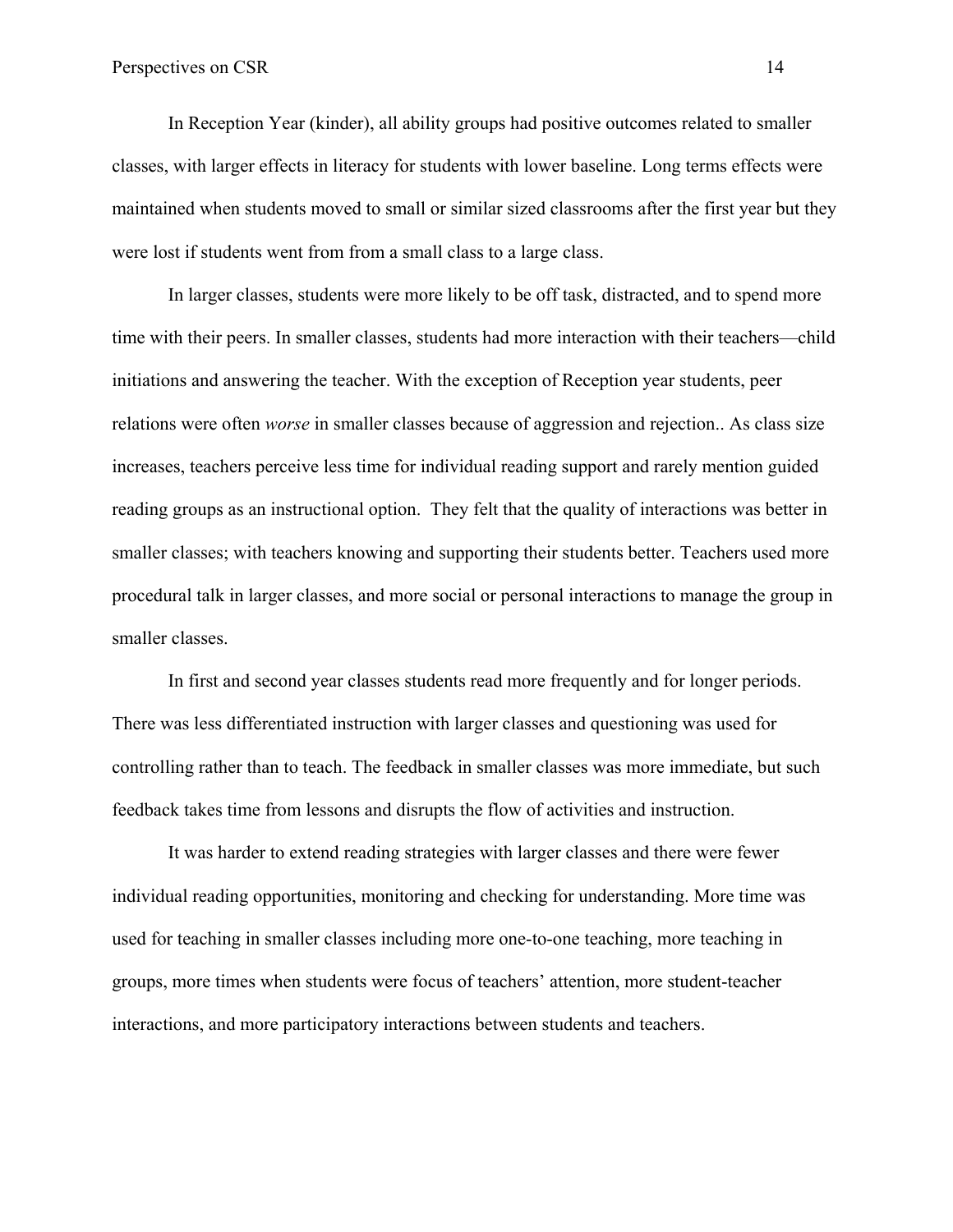### **Syntheses**

Focusing on class size alone is like trying to determine the optimal amount of butter in a recipe without knowing the nature of the other ingredients. (Berger, 1982)

The knowledge base on class size reduction is framed in relation to a pair of papers that presented a relatively new type of analysis of relationships among class size, student achievement, attitudes, and instruction. Utilizing meta-analysis, Glass & Smith and Smith & Glass used the power generated by aggregating results across studies to refine our understanding of the knowledge base. Based on 59 studies yielding hundreds of effect measures, the authors provided a large scale overview of how class size shapes educational outcomes. With studies that ranged across academic content, levels of schooling, everything from tutoring to large lectures, the meta-analyses indicated a generally positive effect for student achievement with larger effects in studies of secondary programs and in more well designed inquiry. The effects ranged from 30 percentile ranks when comparing a size of 40 and a size of 1 to 10 percentile ranks between a class of 10 and 20 (Glass & Smith, 1979). The effects for attitudes and instructional practices were even larger, with an average effect size of .49. To make this more concrete, Smith and Glass note that if we think of a class size of 30 as the  $50<sup>th</sup>$  percentile, then reducing the class size to 15 would shift the percentile to  $63<sup>rd</sup>$  and increasing it to 40 would make it drop to 45. Larger effects were found for teachers and for younger students (M. L. Smith  $\&$ Glass, 1980). In contrast to the achievement analysis, less well designed studies had larger outcomes than more well designed work. The positive outlook presented on reducing class size in these studies was a major building block in the later large scale implementation. Several key issues could be noted however. The later work on class size reduction has focused almost entirely on the early primary grades, while the Glass and Smith analyses explore work through the secondary school.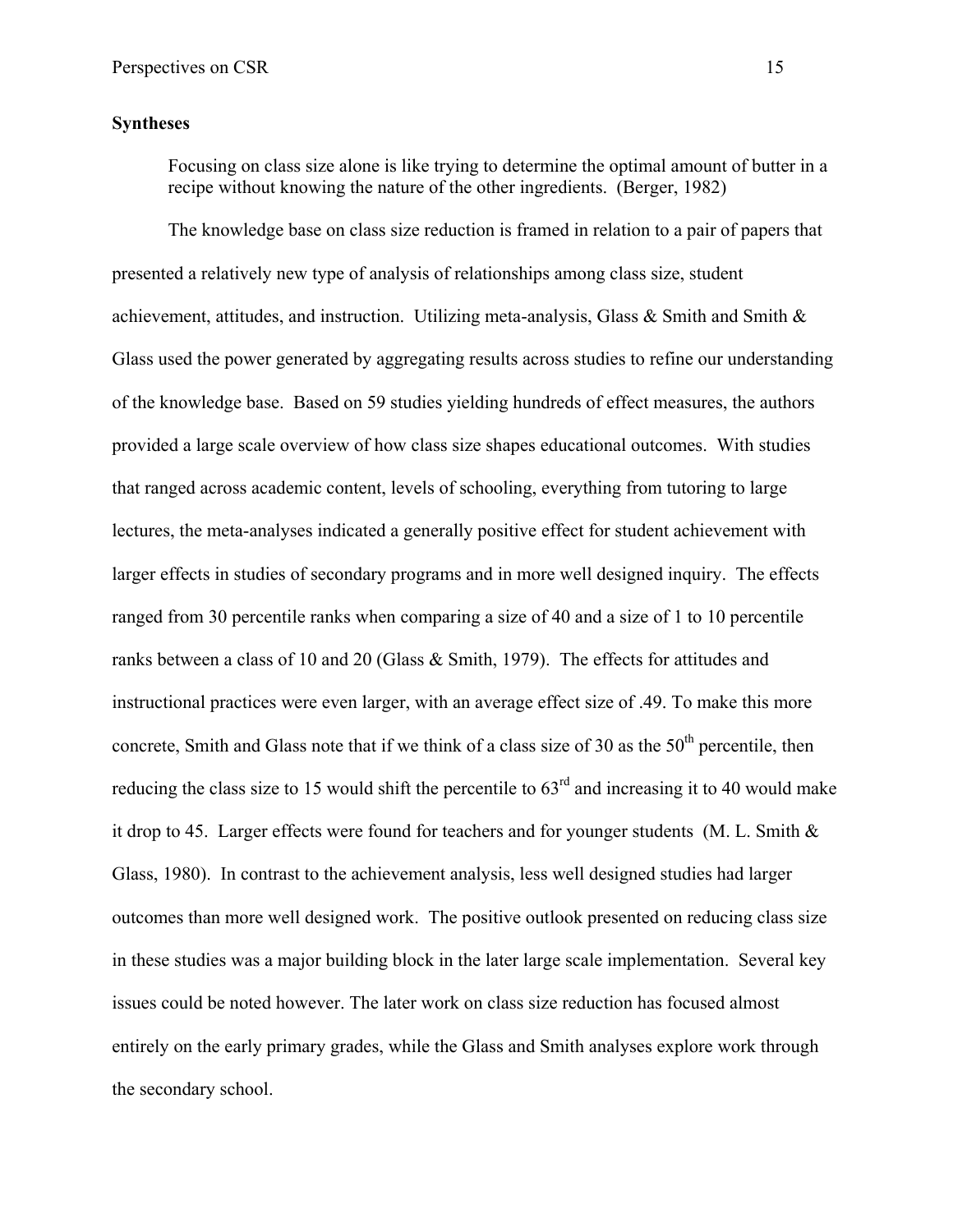Following the Glass & Smith meta-analyses, synthetic reviews of class size reduction or class size effects became more pervasive but also less inclusive. Rather than sampling the universe of studies on the topic, researchers made choices that narrowed the field, which in turn narrowed the dimensions of the problem considered. Hedges and Stock reanalyzed a subset of the Smith and Glass data using an alternate method of meta-analysis and found smaller, but still sustainable effects for class size reduction (Hedges & Stock, 1983). Concerned about the adequacy of study designs, Slavin completed a *best evidence synthesis* comprised of studies that met particular methodological requirements. With this constraint the number of studies considered in the original meta-analysis narrowed from 59 to 11 (Slavin, 1989). On the other hand, Robinson completed a related cluster analysis that grouped studies by like findings and similar characteristics. For example, Robinson did analysis of the studies by grade level, typically considering divisions such as K-3, 4-8, and 9-12. He did not however, consider the nature of the evidence provided (Robinson, 1990). Syntheses in the 1990's and later focused on each other and on the major class size reduction initiatives approaching the literature from a variety of perspectives. In the next section we present our readings of the major themes in this literature:

#### Class size reduction vs pupil teacher ratio

One of the major issues in this literature has been definitional – what exactly is class size reduction? Is it when you reduce the number of students in a particular classroom or is it when you reduce the number of students per teacher? While these two are related, they are not the same (Addonizio & Phelps, 2000; Biddle & Berliner, 2002; Ehrenberg, Brewer, Gamoran, & Willms, 2001; Jeremy D. Finn, 2002; J.D. Finn, Pannozzo, & Achilles, 2003; Odden, 1990). For example, many analyses of class size take the number of students related to the number of staff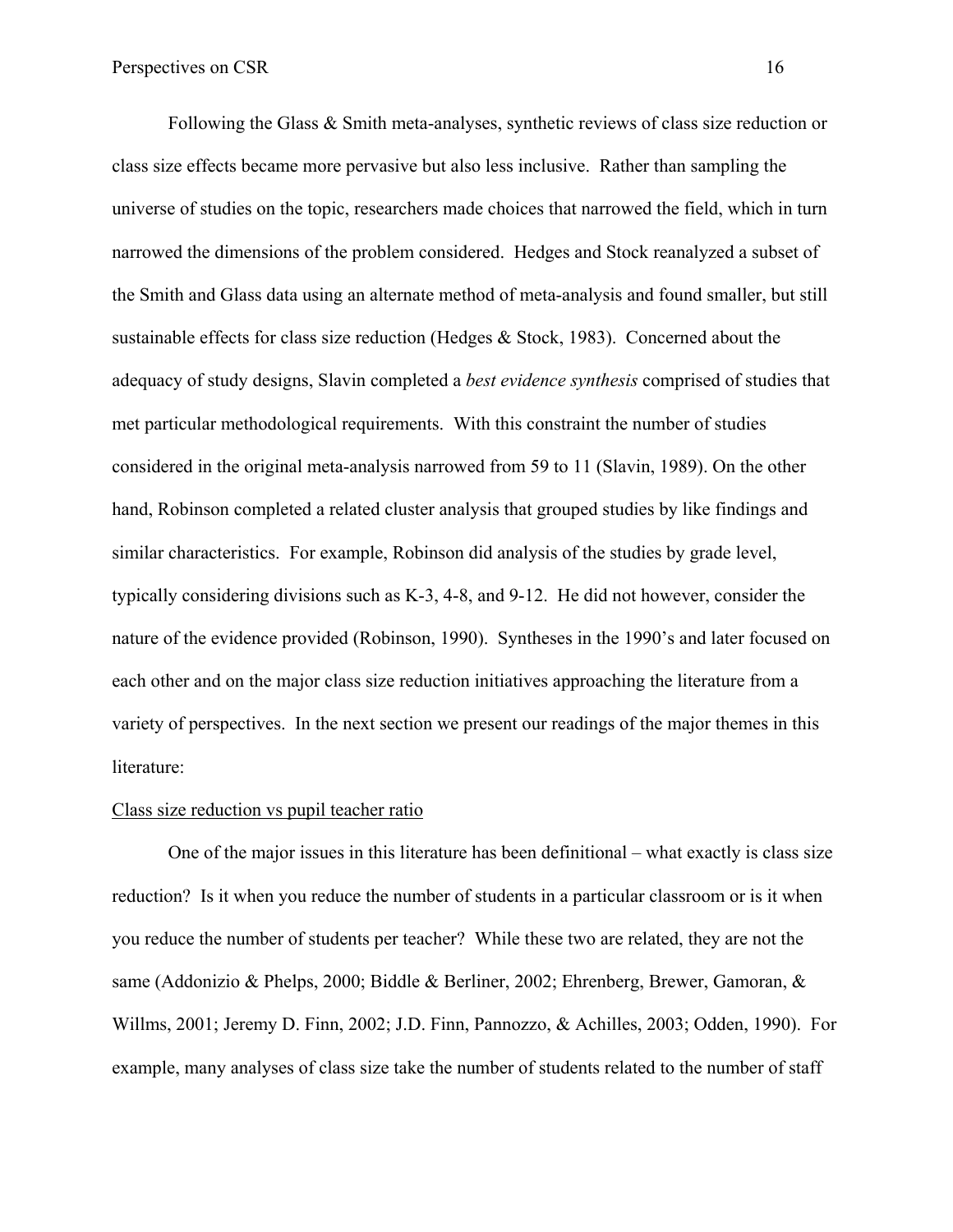to argue that class sizes have shrunk over the years (E. Hanushek & Rivkin, 1997). But that estimate often includes additional support staff who do not systematically provide instruction to most students. Further, because these analyses rely on data collected for other purposes, the estimates include effects not related to class size such as student ability, with lower ability students overrepresented in smaller classes (Addonizio & Phelps, 2000). Adam Gamoran made this point clearly in his interview:

Many of the correlational studies have been of pupil/teacher ratios rather than class sizes. Those are two very different things. For example, they basically mix in funds for special ed with class size so that a school with a lot of special ed teachers would appear to have a smaller expenditure. But while those special ed teachers are probably going to be good for the special ed kids, they probably are not going to raise average test scores in the school by any substantial amount. So that's a methodological problem in much of the correlational work. (Gamoran interview)

In contrast some implementations of CSR increase both group size and the number of

teachers, reducing the pupil-teacher ratio. This is the case in many of the classrooms

participating in the SAGE program (Grissmer, 1999). Charles Achilles points out that this is an

administrative solution to an instructional problem:

Pupil/ teacher ratio is to assure equitable distribution of funds. To make sure that every building and every youngster, whatever the state formula is, gets his or her share of the money. It's not an organization for instruction. It's an administrative device to trace money and to deal with desegregation issues and things like that. This is the thing that amazes me, then to have people assume that those two are the same and then using them as the same. (Achilles interview)

One reason that the patterns in the literature appear to be unclear is that the treatment in

question is muddled. What assumptions shape advocacy of PTR or group size? The focus on

pupil teacher ratio has embedded in it a number of assumptions. The first is that quality in

education should be tied to investment and when the number of professional staff goes up so

should the quality. Hanushek is a primary advocate of that argument and he uses historical

analysis of the staffing patterns to argue that despite significant influx of new staff in US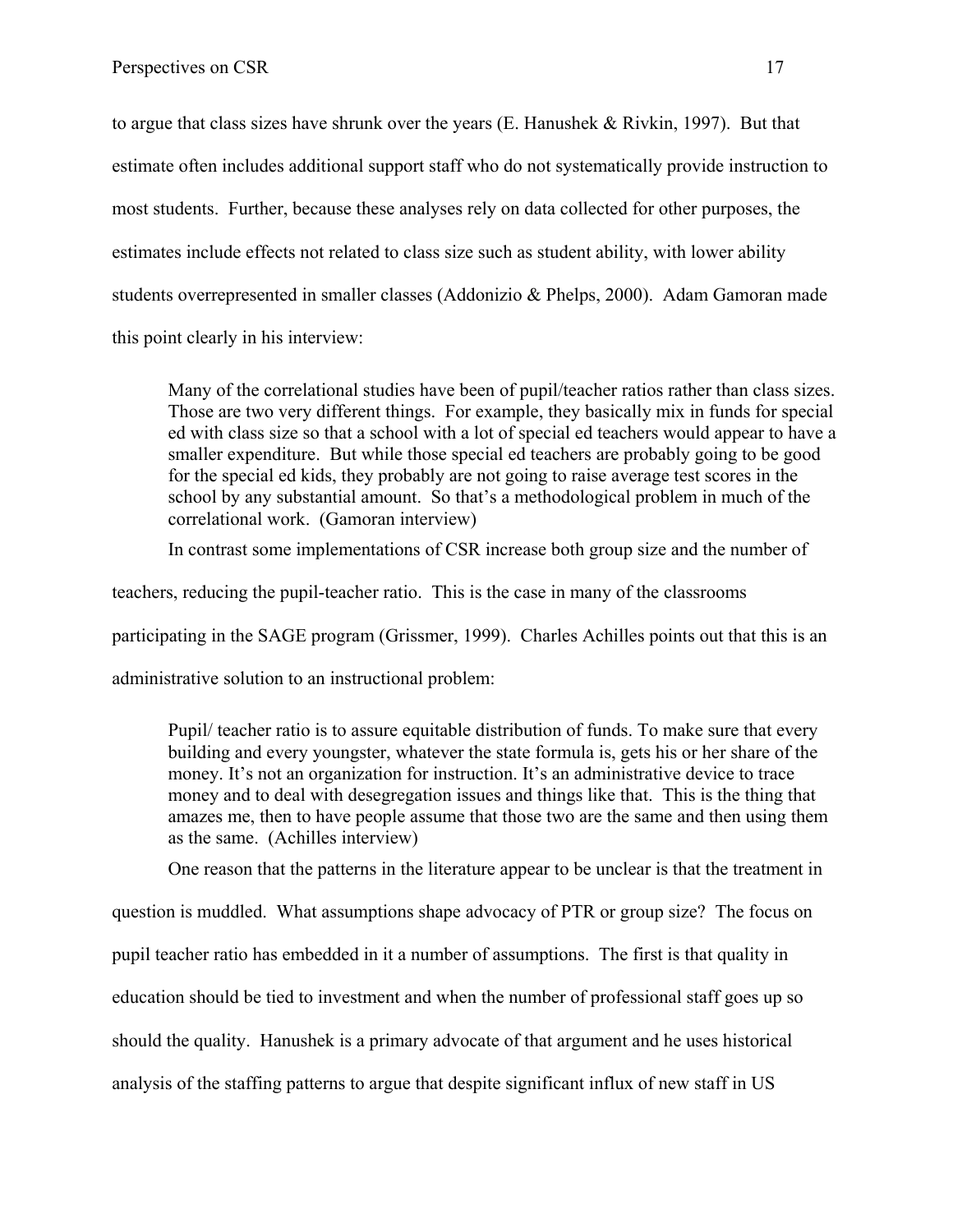schools, student achievement has remained flat or decreased over time. Ehrenberg et al (2001) point out the problems with this approach, noting that indicators like drop out rates should be considered in school performance; that increasing numbers of students are coming to school with risk factors that compromise their potential achievement; teaching is attracting less able candidates; and changes in special education rules has increased the number of staff supporting students with disabilities. Further, Jeremy Finn disagrees with this rationale, arguing that:

Because pupil teacher ratios are usually computed for large, heterogeneous units (i.e., school districts, states, or countries), it is little surprise that they have a weak relationship with academic achievement. These levels of analysis may be appropriate for an economists work, but they are not useful for educators concerned with teaching and learning in individual classrooms. (Jeremy D. Finn, 2002)

The second assumption for using PTR is related to the mechanisms that change student achievement – from this perspective, researchers assume that reducing the ratio of students to teachers provides more access to teacher expertise, it provides more hands and eyes to support student behavior. Odden argues for an array of strategies that allow targeted reductions in specific content such as tutoring or the addition of a teacher for reading and mathematics instruction (Odden, 1990). Targeted addition of staff is based on the idea that smaller groups are effective only for specific content areas. In contrast, a number of implementations have chosen to add students and teachers within a classroom. We could find no researchers who advocated this strategy. In contrast, those that argue for group size suggest that the mechanism that is most potent in changing achievement is teacher knowledge of individual children and through building relationships among teachers, children and families. With large classes paired with more than one teacher, this might be less likely.

What we see in these contrasting assumptions is that researchers have used multiple theories of action related to class size reduction. These theories of action lead to valuing different criteria and the use of different measures. Even the same measures are interpreted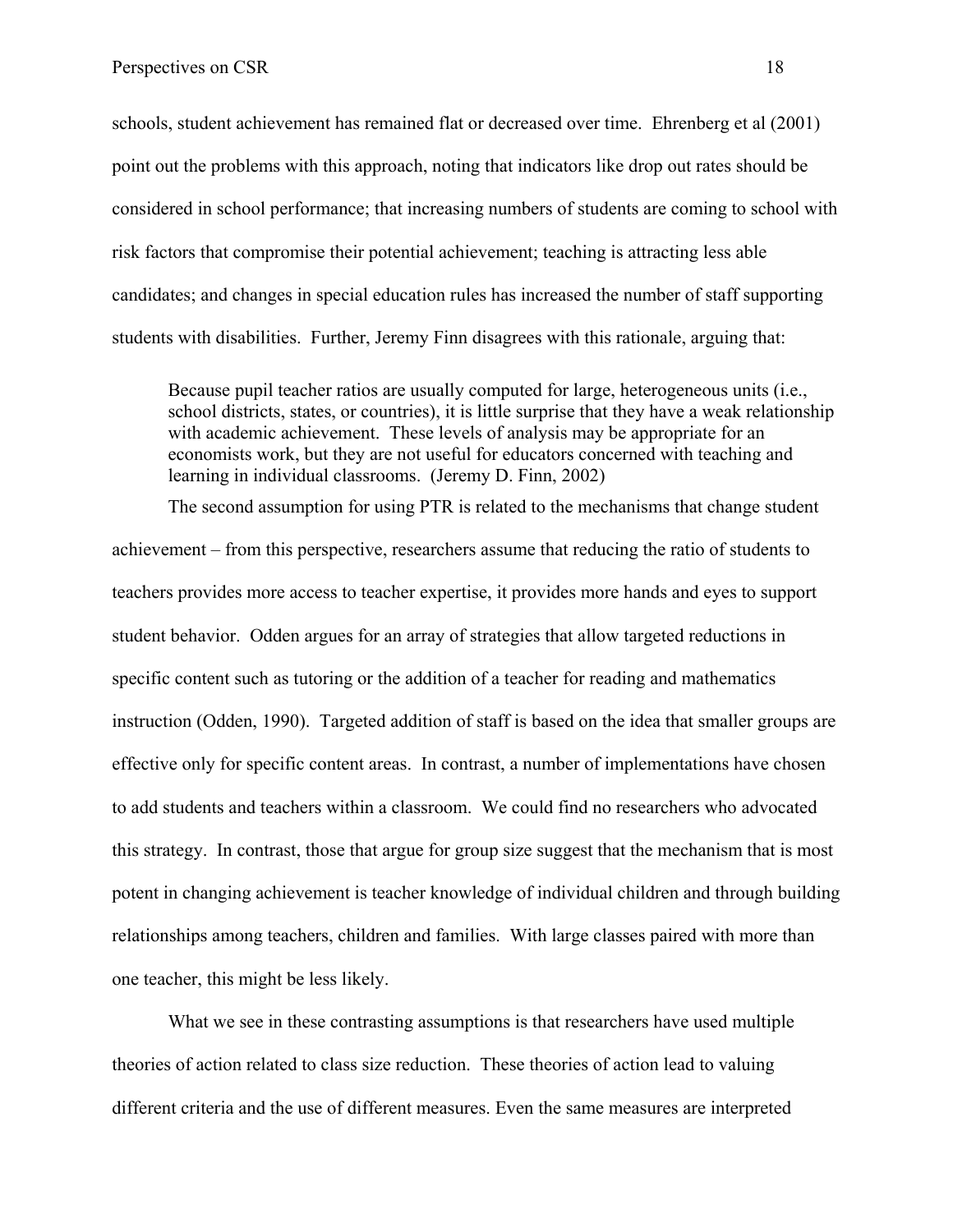differently when they are informed by contrasting values. The effects of these theories of action will be seen in subsequent sections in which specific outcomes and mechanisms are described and analyzed.

#### Timing, intensity, and duration of treatment

Prevention scientists typically analyze treatments in terms of 3 key elements: timing, intensity and duration (Durlak, 1997). One way to assess the literature on class size reduction is to use like criteria. Important questions, from this perspective would be *when does class size reduction have the most effect?*(timing) *How small does the group need to be to optimize the advantage?*(intensity) *And How many years of small classes are necessary? Or conversely How few years of small classes will elicit a sustainable effect?*(duration).

The literature on class size reduction mirrors many of the policies implemented in the past twenty years. In terms of the question of timing, researchers seem to agree that investments in class size reduction are most effective in the primary grades (Addonizio & Phelps, 2000; Biddle & Berliner, 2002; Jeremy D. Finn, 2002; J.D. Finn et al., 2003; Robinson, 1990). CSR is consistently suggested in the range of kindergarten to grade three. Bruce Biddle pointed to the clarity of that point in the research:

The evidence favoring the small classes in the early grades is just overwhelming, absolutely overwhelming. There is just no way to wiggle around it. Critics have tried to criticize individual studies, which you can always do, but that's not the issue. The issue is alright, what about the next study, and so forth. You can't brush it all aside. (Biddle interview)

He goes on to state however, that the findings related to timing might be an artifact of who has received the treatment. Despite strong support by teachers organizations for implementation across the board, most of the recent attention has focused on primary grades:

There is very little good research that has to do with class size reduction in the upper grades. Even though the teachers unions are very much in favor reducing class size and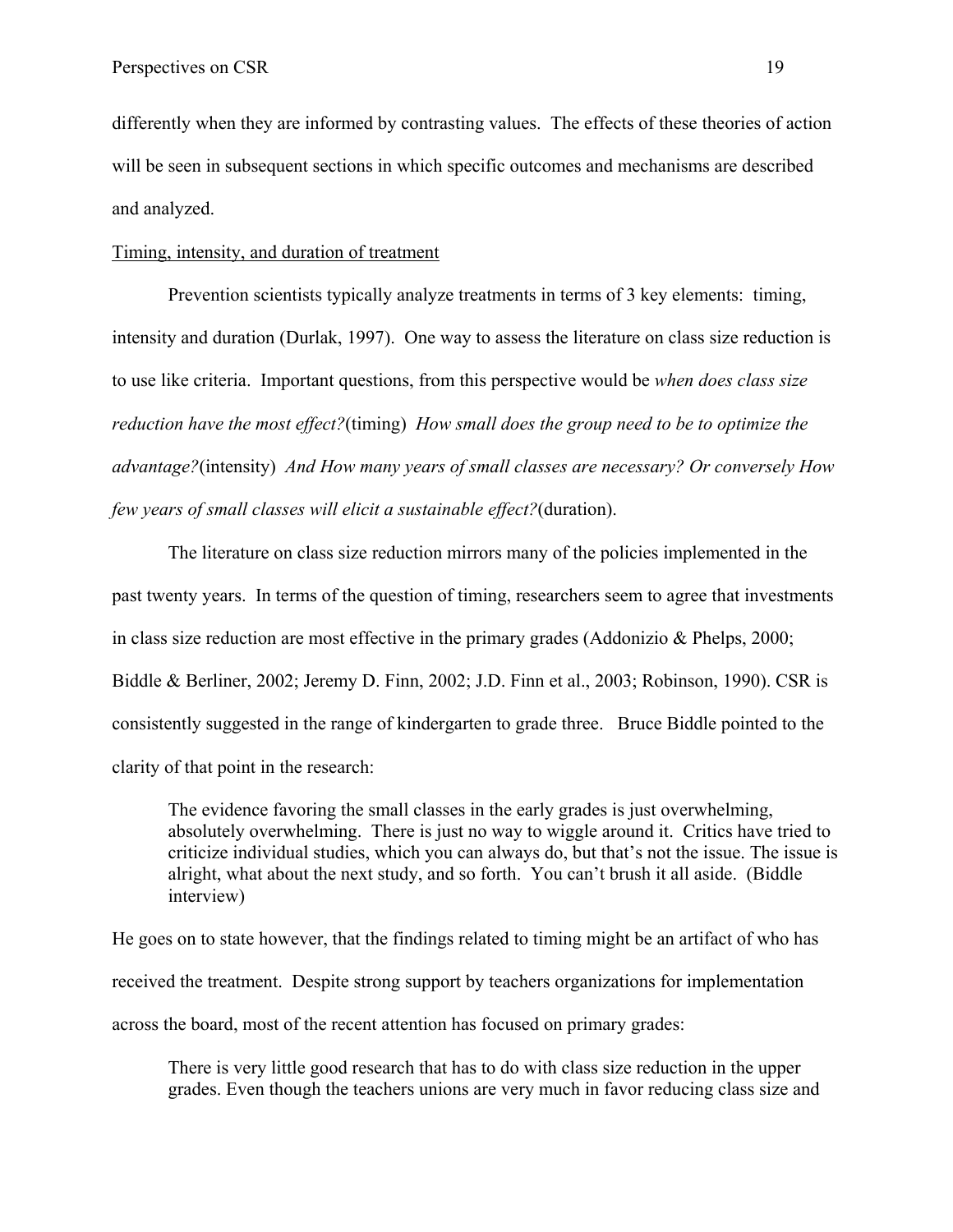teachers are very much in favor of reducing class size at all grade levels and I would prefer not to subject sophomores in high school to large lecture classes. It sounds ridiculous but the fact of the matter is that there is just very little really good evidence at that level. In other words, most of the stuff that has been done has been done at the early grades. (Biddle interview)

Others were not so convinced of the early is better argument. Alex Molnar felt that targeting an

age group was a political decision to allocate resources rather than an empirical matter:

The argument over kindergarten and first grade is not an empirical argument. It's an argument about policy preferences and the relative cost of programming. That's what it's about. It can't be answered through social science, it's a political argument. So it's not in that sense an evaluation problem. People don't disagree about what the results say, they disagree about what the implications of the results are. (Molnar interview)

Theorizing the early is better effect has been broadly debated. For example Ehrenberg et

al (2001) suggest that class size reduction might have a *latent* intervention effect—that the early

experience in a smaller group provides the opportunity for children to develop skills and

dispositions that allow them to take better advantage of the opportunities provided in later

grades. Others broaden the potential explanations by noting that interventions have two different

types of effects: they can change cognitive, psychological, or social development or they change

the future context in which the individual grows and develops (Biddle & Berliner, 2002;

Grissmer, 1999). Charles Achilles suggests that it is essentially socialization to the institution of

schooling – start it early and it will be more successful:

Small classes have to start when the kids start school… the same reason by analogy that we do inductions for teachers or mentoring or we do apprenticeships or things like that, kids have to learn what school is, they don't know natively at age four and five what school is. (Achilles interview)

The issue of how small has been connected to the grade level at which class size reduction occurs (Addonizio & Phelps, 2000). Most researchers suggest that reductions of at least to 20 are necessary with larger gains seen for reductions below 20 (Addonizio & Phelps, 2000; Biddle & Berliner, 2002; Jeremy D. Finn, 2002). Researchers increasingly contrast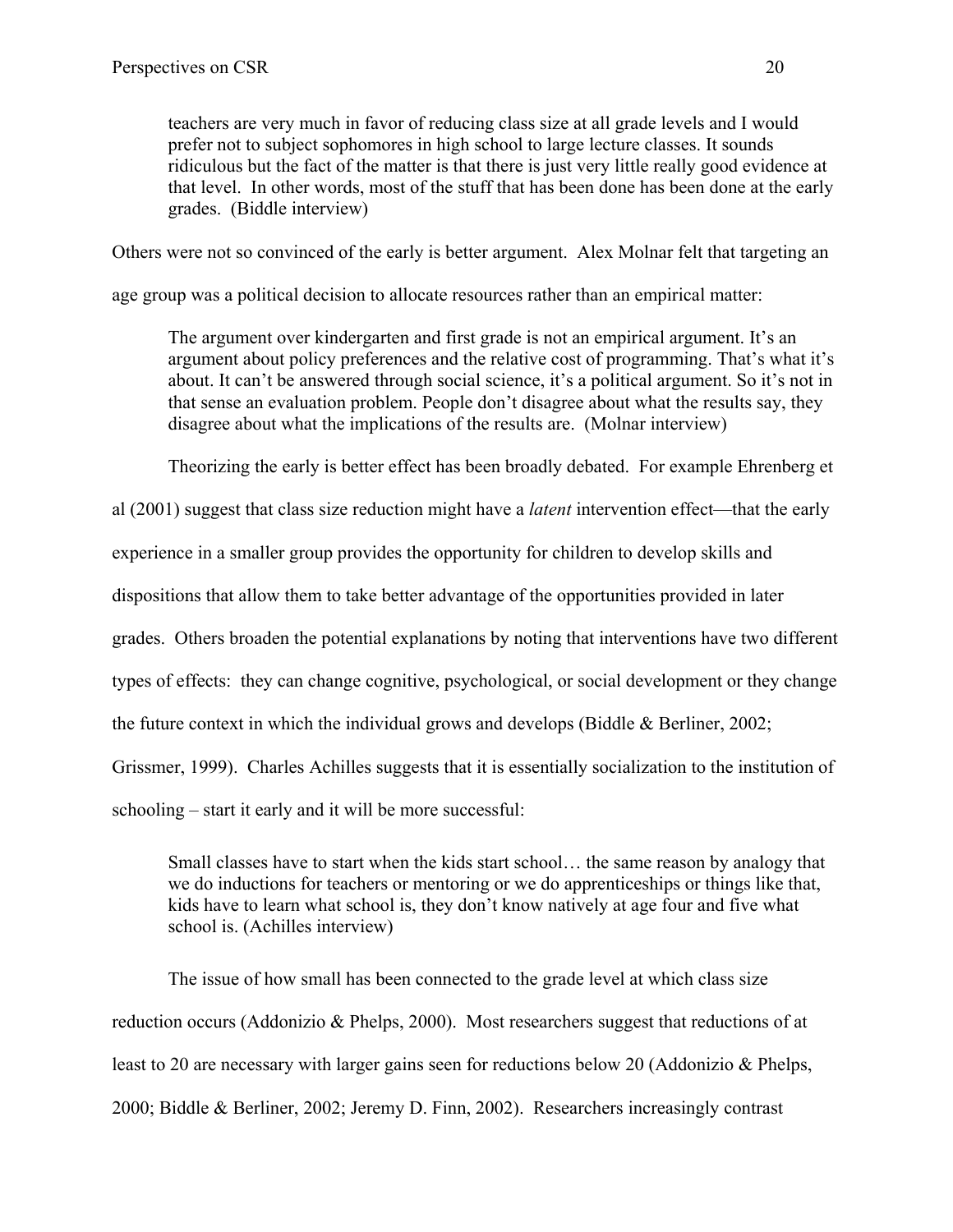literature on class size reduction (or pupil teacher ratio) and analyses of more intense reductions of small group or one on one tutoring. Early analyses included these two types of research, which probably over-estimate the positive effects of class size reduction (Glass & Smith, 1979). Strong outcomes are asserted for tutoring or groups smaller than three (Odden, 1990; Slavin, 1989). While it certainly makes sense to compare class size reduction with tutoring when making policy decisions, it is in some ways an apples and oranges comparison. Both are strategies for allocating resources and for instruction but are quite different in intent and practice. Joan McRobbie argues that there isn't a specific size suggested by the literature – that this is a wonderful example of pragmatic policy implementation:

There is no magic number but the small classes in the STAR study were between 13 and 17 students. So then states look at that and say how much can we afford and come up with a number like California did, 20. There is nothing you can point to in research that says well 20 is the magic number. (McRobbie interview)

Grissmer's (1999) analysis of duration issues draws support from the early intervention literature that links length of intervention with longevity of benefit, suggesting that more years in small classes will produce larger and sustainable outcomes for students. Other researchers have agreed (Biddle & Berliner, 2002; Jeremy D. Finn, 2002)

### Teaching practices

It's not just having small classes but the teachers have to change what they actually do... .Teachers have to do things differently with a small class, they have to give students more attention, that's theory but if they are going to get the effects from that, then they have to carry out the theory (Webb interview)

One of the most pervasively held beliefs among researchers is that class size reduction, in

and of itself, is only one piece of a complex puzzle of schooling. Although the policy implies

that teaching practices would shift in response to the smaller group, researchers have consistently

found that teachers use the same strategies in smaller and larger groups (Ehrenberg et al., 2001;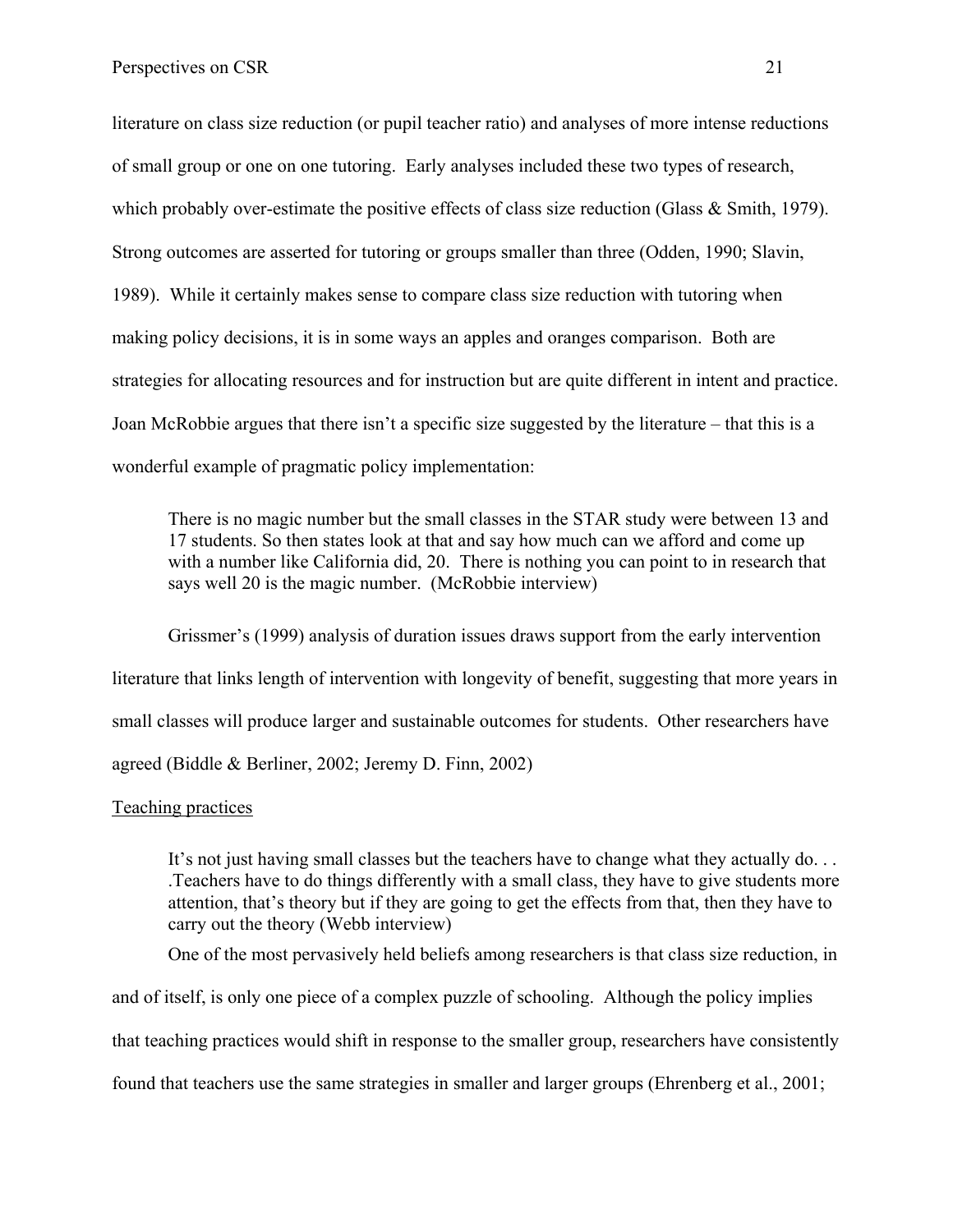J.D. Finn et al., 2003; Robinson, 1990; Slavin, 1989). While teachers suggest that they provide more individualized instruction, observations of teaching practice do not bear this out. Finn et al suggest that teacher practice changes in quantity (more or less of what they already do) rather than quality (doing things differently).

If we take the no change finding as true, it is important to theorize it. Most researchers

suggest structural explanations for this lack of change, asserting that schools, as complex

systems, are resistant to long standing practices that have served the system well.

Overall, the weight of the evidence tilts strongly toward a conclusion that reducing class size, by itself, does not typically affect the instructional activities that occur in classrooms. . .The finding that teaching practices do not vary with class size is consistent with recent work on school restructuring. Observers report that teaching methods are highly resistant to changes in school structure. . . This does not mean teachers *cannot* change practice along with class size reductions, but it may take time, and may require opportunities for teachers to learn about other approaches to teaching. (Ehrenberg et al., 2001)

Hanushek suggests another explanation – asserting that teachers do not seem to change their

practice, he highlights the fact that teacher quality is more important than group size:

The fact that learning in a classroom is so dominated by the quality of the teacher that it overwhelms any of the small differences in class size we are normally talking about. And secondly, the fact that for the most part, the evidence seems to suggest that with changes in class size, teacher don't change much what they do. So there is no reaction. (Hanushek interview)

For Hanushek, we should be focusing on teacher quality rather than class size. The variation among teachers accounts for the variation in student performance and when class size reduction is implemented at the state level, it increases the number of teachers needed in what he would characterize as a shallow pool of talent. Employing poor quality teachers in more classrooms compounds the problem of low teacher quality (E. A. Hanushek, 1999).

This finding is contrasted with the assertion that small groups, regardless of the perceived teaching practices, differ in quality from larger groups (Biddle & Berliner, 2002). This was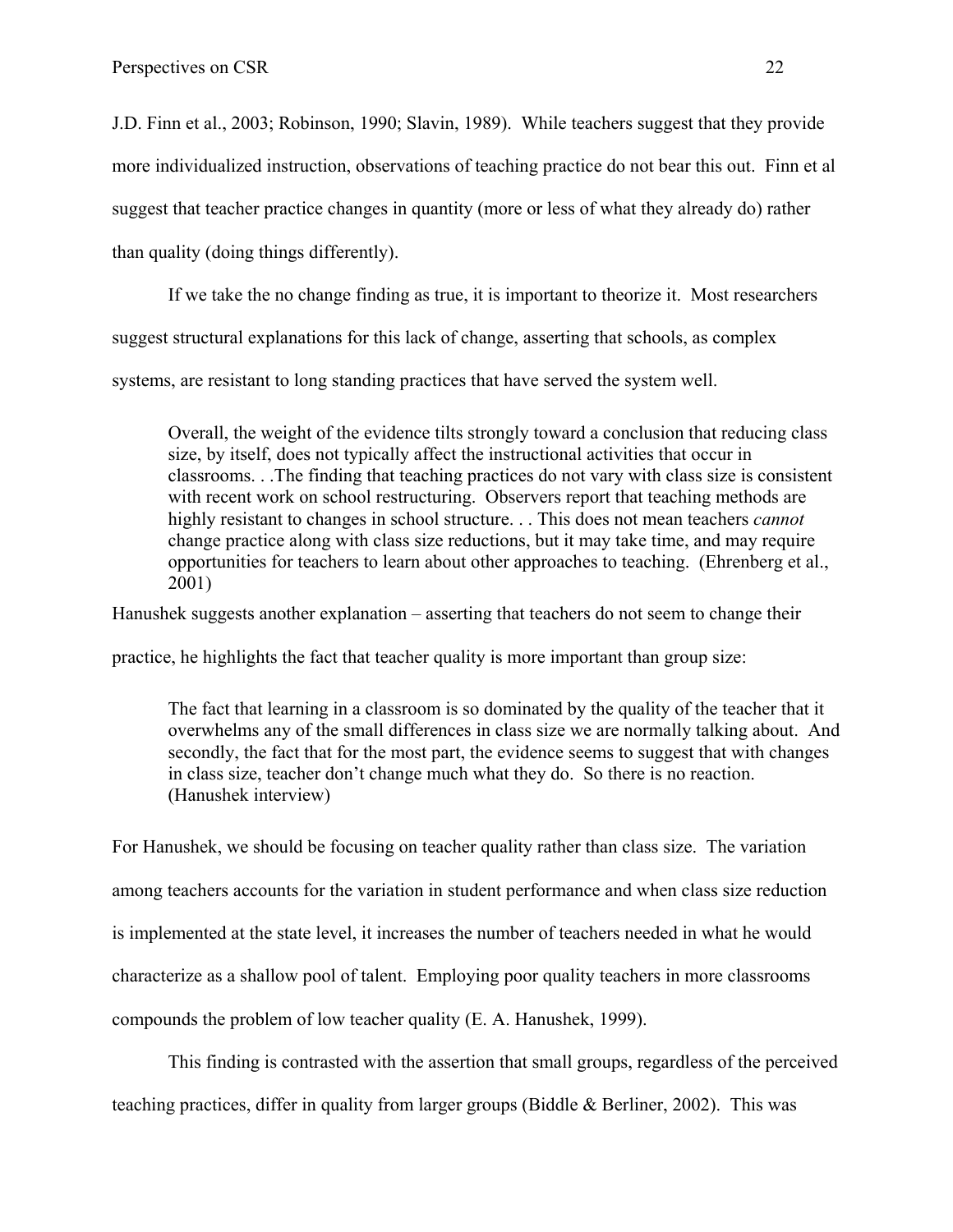specifically analyzed in Finn et al's review (2003) where they suggested that teachers in smaller classes get to know their students better because there are more opportunities for interaction and connection between life at home and school. Further, teachers tolerate a wider range of student behavior in smaller classes. These changes provide a context in which students become more engaged and therefore have more opportunity to learn.

Gamoran suggested a differential effect that was developmentally and institutionally fixed.

The kinds of activities that go on in first grade and kindergarten classes are ones that benefit from smaller classes. Whereas the kinds of activities that predominate in classes with older kids, doesn't make so much of a difference. By this I mean, by third, fourth, fifth, certainly middle school, teachers are basically lecturing and engaging in kind of question/answer recitation, and assigning seatwork. Well, those are activities that it doesn't matter if you have 27 or 17 kids, if you are lecturing and doing seatwork. . . . Whereas in kindergarten, first grade, ... there is a lot more small group work, there might be more one-on-one-contact with teachers. Certainly there is more of a concern with establishing a nurturing environment. So those are the kinds of activities that might especially benefit from having small classes. (Gamoran interview)

One suggestion made by researchers in the literature and interviews related to teacher

professional development was that any investment in a structural change needs to be

accompanied by support for teacher change. Joan McRobbie made the case that:

You often hear people say what should accompany smaller classes is professional development of teachers so that they learn strategies for teaching in small classes but then no none can seem to answer the question what are those strategies, what do you do differently if you have a class of 35 versus a class of 20 or whatever. (McRobbie interview)

Echoing the findings on teacher practice, Odden (1990) pointed to work from the STAR study

that noted that professional development related to teaching strategies for smaller groups had

little effect on grade three teaching practice. Jeremy Finn alluded to the issue of teacher quality,

noting that an influx of new teachers in a class size reduction context paired with the need for

retraining current teachers makes a system of professional development especially important: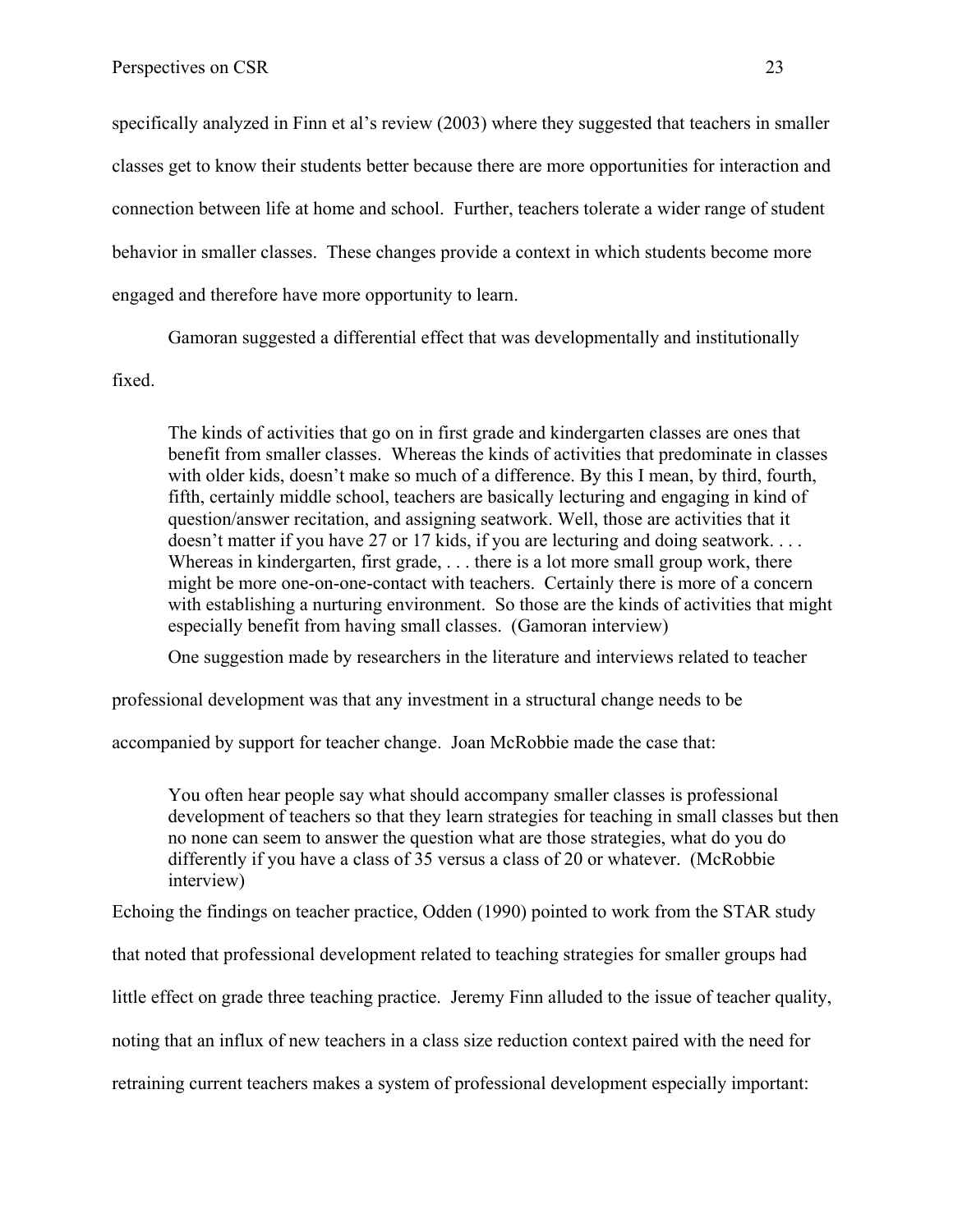When inexperienced teachers are placed in classrooms without adequate preparation, the result can be a level of disorganization that requires weeks or even months to remedy. These dynamics can easily offset the academic benefits of small classes. Brian Stecher and his colleagues recommend that CSR initiatives be undertaken slowly and with careful planning. Well designed programs of professional support and development can also help. (Finn, 2002)

McRobbie did have some ideas at the level of professional community. She thought of

professional development systemically, as something that was not a "make and take" approach

provided in an isolated inservice but instead was based on and generated a stronger community

of colleagues:

The key issue is figuring out how to make sure the teachers get the kinds of professional development that they need in order to be able to do the job, as opposed to the kind where you just go off to a hotel to a conference all day . . ., the kind that is sort of embedded in your daily work that has to do with mentoring and modeling and meeting with other teachers and sitting down and saying, "Here's what we know the kids need to learn, how do we know if they are learning it and what do we do if they are not?" A staff working together, the staff who work all with the same students group sitting down. (McRobbie interview)

This is a very different image of professional development – instead of delivered to teachers by

"experts" this collaborative approach suggests that cultural change and leadership are vitally

important to the development enterprise.

# Who benefits from class size reduction?

The question of who benefits can be addressed from a variety of perspectives. At the

level of policy analysis the typical perspective is focused on who has the largest outcomes.

When we compare the varied subgroups that have participated in CSR studies, researchers are

typically united behind the idea that smaller classes are most beneficial for children living in

poverty and for children of color. For this reason, most analysts suggest targeting the resources

allocated for CSR to these groups.

Class size reduction in the early grades helps kids who are at risk primarily. In other words, it's not an across the board thing. That doesn't mean that middle class kids aren't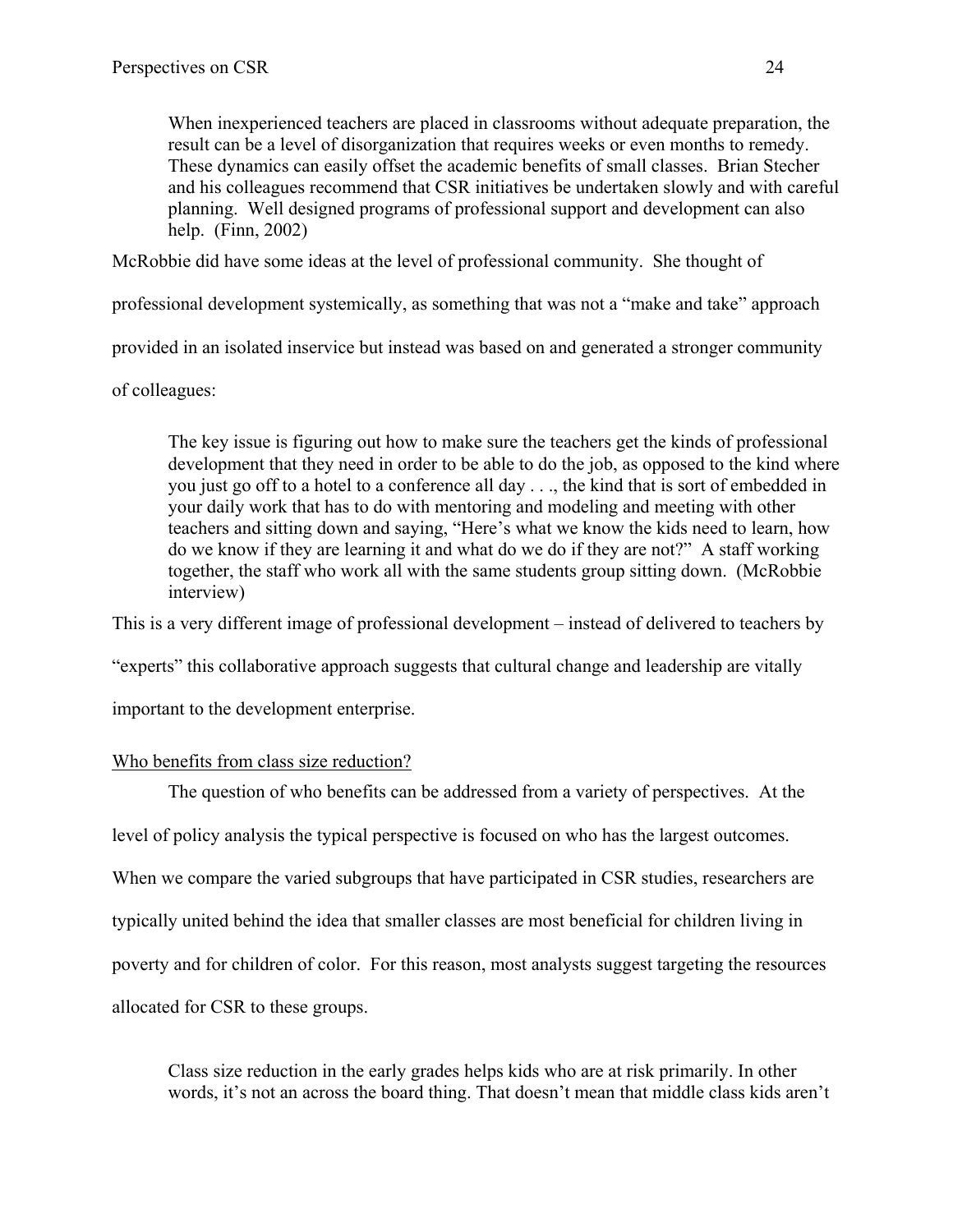helped, they are helped by class size reduction, but the evidence suggests that the amount of help is greater for kids from minority backgrounds and from impoverished homes (Biddle interview)

In our interview, David Grissmer distinguished middle class students from middle class parents, noting that it might be "sort of an insurance policy for high income parents," because they will have to spend less time on homework and out of school support of student learning. A number of middle class parents found they wanted such an insurance policy in Wisconsin when the initial SAGE studies found positive outcomes for children living in poverty. The program was subsequently offered to all districts with reimbursement provided only for the low income students served.

Almost all researchers pointed to the incredible political popularity of class size reduction – that voters, particularly parents, found it an easy to understand, compelling program. This was surely the case in Florida, where voters mandated class size caps through a popular vote. Eric Hanushek described the political payoff in California

Well, my colleague Pete Wilson started this whole thing as governor of California, his popularity doubled within a two or three week period when he announced class size reduction policy for the state. And so, for that reason, 20 plus governors had announced their own class size reduction policies within a month and the President of the United States announced his class size reduction policy within a month and a half. (Hanushek interview)

Teachers were seen as the other beneficiaries of class size reduction. Increases in job satisfaction, reduction in stress and a perceived reduction in work load were the benefits suggested for teachers. Norman Webb noted SAGE's popularity with teachers and suggested that its support from the state teachers union was instrumental in its strong position in the state educational program. Changes in California's program have met with much resistance by teacher and parent groups according to McRobbie: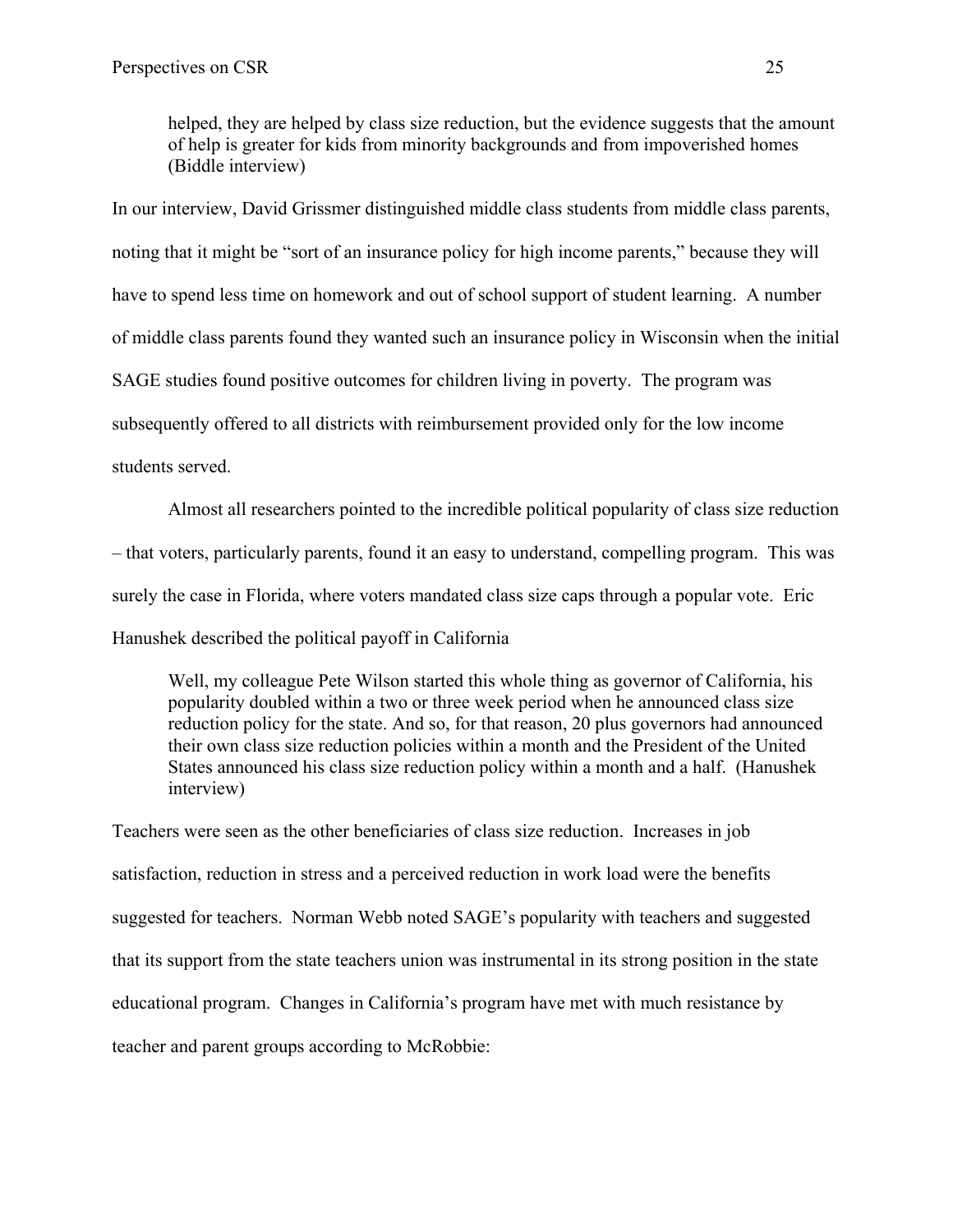Every time it comes up to make some kind of change, groups like the CTA and PTA (the Teachers' Association and the Parent Teaching Association) slam the brakes on because they are afraid of losing it. They are afraid that it will get watered down and that that would be a first step toward losing it. (McRobbie interview)

The political power of teacher organizations to mobilize and leverage policy was often framed as pork barrel politics—on the one hand it diminished the notion that policy is implemented in an impartial manner relying on "science." For researchers like Eric Hanushek, it was guild mentality – it made the job of teaching easier and increased the demand for new teachers. For others it biased teacher reports about their practice and therefore the results of many studies– they were likely to react positively to CSR because it was a good thing for them. This was the underlying image in Gamoran's caution about relying on teacher report data:

So it's really important to get beyond teachers' opinions. Their opinions are more favorable because the experience is better, because it's an easier job. It's really important to just not take what they say at face value and try to make an objective assessment of what they are experiencing (Gamoran interview).

On the other hand, the recognition that this reform had the backing of powerful political groups; that it was part of deals forged for both educational and political reasons during a period of relative budget affluence was surprisingly refreshing.

### What research do we need?

In the most glaring example of how the literature does not talk, we found a cacophonous set of when we asked what kind of research was needed to settle the question of class size reduction. Responses ranged from Hanushek's design that addressed all the weaknesses in the STAR study, noted earlier in the paper. Adam Gamoran also favored another experiment, building on the use of high stakes tests for a measure of efficacy and paired with tightly designed observational studies nested within the experiment to detail instructional practices.

But I would like to see more quantitative work that would use the high stakes tests the states are always using, that are already using and would try to quantitatively or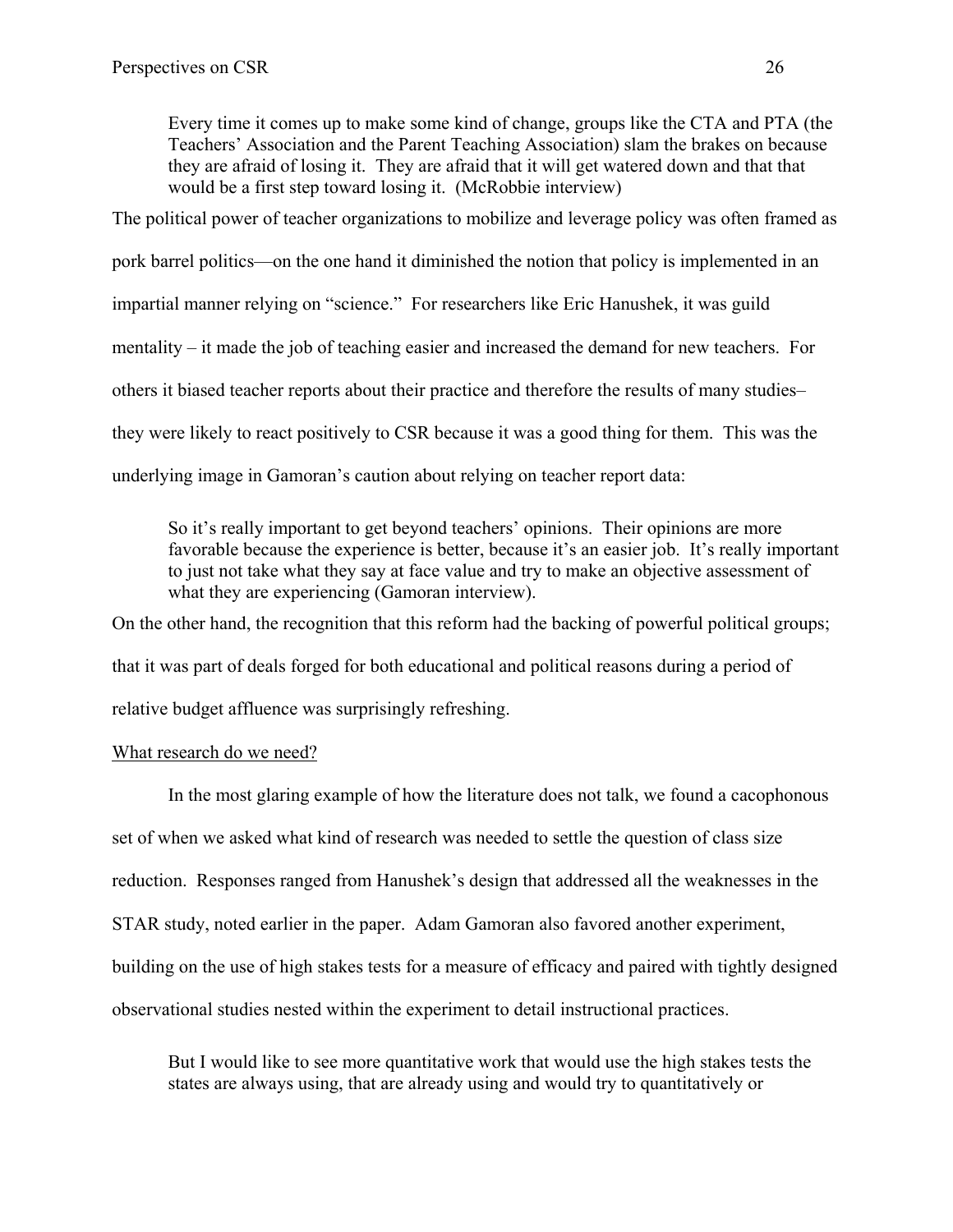statistically link instructional activities with student outcomes. That would be key. (Gamoran interview)

Though he didn't call for a randomized experiment, Norman Webb focused on large scale

comparative studies and multimethod studies that linked teacher practice and student outcomes.

Variations on this theme came from those who thought we needed good cost-benefit analyses

(Achilles, Webb, McRobbie) or longitudinal analyses that followed students into later schooling

(Achilles, Biddle; Molnar). All of these researchers wanted to fine tune our knowledge of the

effects of class size reduction through more detailed studies.

Experiments were much less important to others. For example, both Biddle and Achilles

had a "been there done that" mentality – they felt that STAR had done the job of telling the story

that could be told with an experiment:

I don't think we need another experiment. I think STAR answered that question. If you want to do one, if you don't believe that when they put hydrogen and oxygen together you get water, then you can go ahead and do it. We actually ran that experiment manipulative no variables but class size, despite what people say with a caveat that we must let schools run as they run. (Achilles interview)

Instead of seeing experiments as the gold standard for research (a pervasive concept in education

research recently), David Grissmer came at the issue from a theory of experimentation—he knew

the limits of what we can know from experimental studies

While more experimentation seems essential to making progress in educational research, experiments can never be depended on to solve all the complex and contextual effects. Educational research will probably never follow health research where trials are needed for every new intervention before implementation. (Grissmer, 1999, p. 239)

In its place, Grissmer suggests that we should be focusing on the *why* question at this point – that

by asking why we get the outcomes we do in research on class size reduction, we can begin to

develop what we called earlier a theory of action:

One of the key problems in the research community is that we are not oriented to answering the question "Why do things work?" We tend to measure class size effects and go home rather than say, "Well, why do class size effects work, why do smaller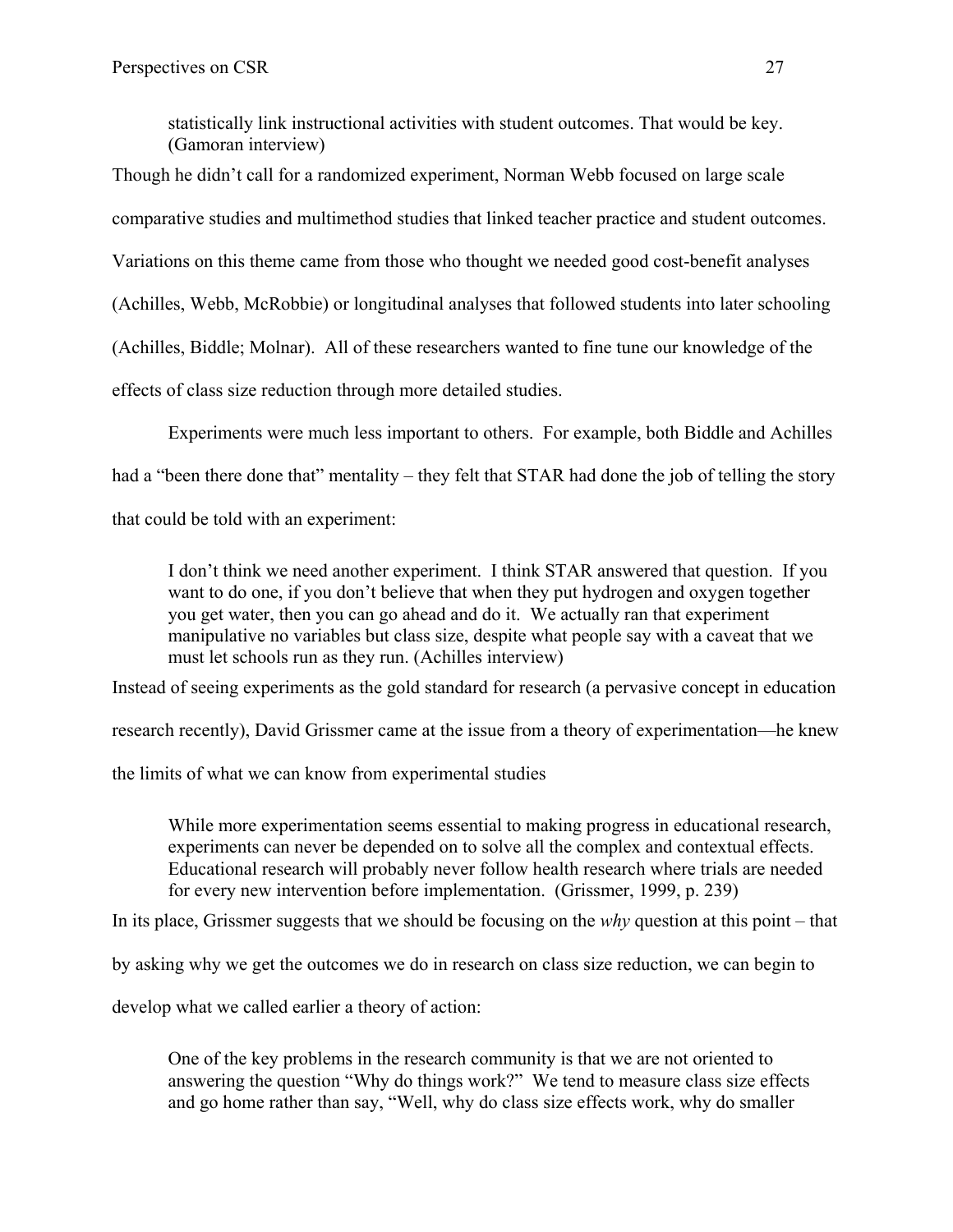classes work?". . . [We need to] begin to develop a theory of what happens that improves achievement. That is, experiments only give us sort of a single measurement. What science tries to do is develop a theory to explain several measurements. Parents do this and teachers do this . . . But it's a theory, the scientific consensus forms around a theory. (Grissmer interview).

A similar approach was suggested by Joan McRobbie, who thought we needed to be much more

synthetic and derivative in understanding of class size reduction. Rather than focusing

exclusively on new studies, McRobbie thought we needed a better understanding of the existing

literature, with attention to distilling it for policymakers

If you don't [make recommendations] then you have policy makers just sort of drifting and it seems like you really have to try to give them information about what's been learned by other policy experiments. So I put emphasis on what you can take from all of the sort of state wide policies, or even local policies, that have been designed so far that are about class size reduction. What can you make of all of that in terms of the wisdom that has now been built about designing a policy based on the research that's been done. (McRobbie interview)

Reading the literature and suggesting next steps for researchers is very much a situated activity. The range of responses to this question illustrates that what we know about a particular topic is shaped by how we know it – by the perspectives we bring to the literature, by the criteria we use for judging its adequacy, and the communities of practice to whom we speak. For some, the aggregation of data and findings and increasingly tight experimental designs are key to our knowledge. Through replication and better specification of findings we can assert with surety the outcomes of treatments. For others, longitudinal designs examining long-term effects are favored. And others look for policy relevant synthetic analyses that focus on the *how* rather than the *what.* From this perspective, treatments happen in contexts that make their effects contingent and often involve tradeoffs of other services and investments. While it would be tempting to suggest that perhaps all these researchers are right, that in a perfect world, we would have all these types of studies going on at the same time, we are not exactly in that perfect place. In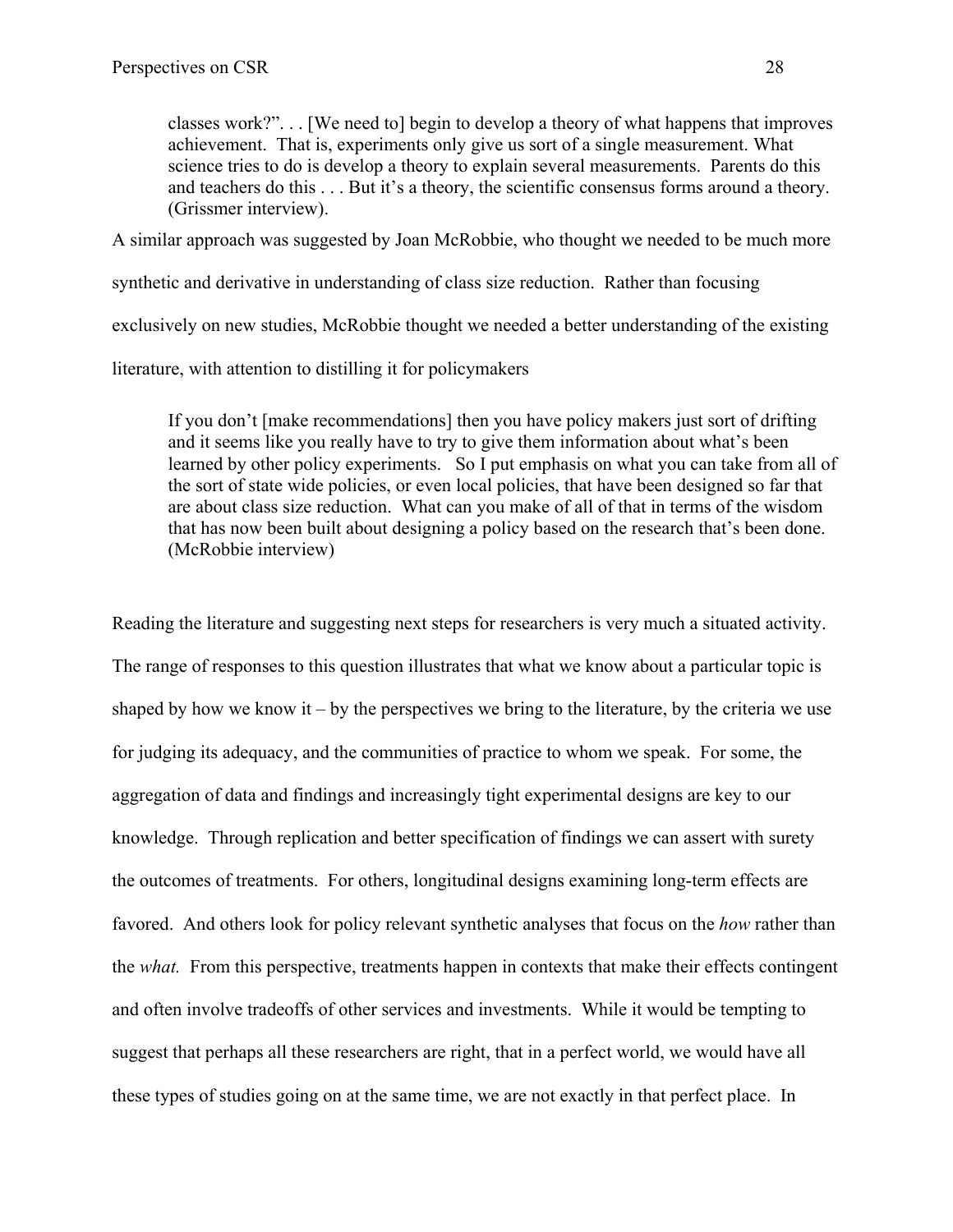contrast to the context that prompted much of the work on the large state implementation, characterized by budget surplus and interest in multiple types of inquiry we are now in a time of budget retrenchment and increasingly narrow views of what counts as data or as science. In the final section we add our voices to this conversation, suggesting what we have taken away from our reading and interviews related to class size reduction.

#### **Discussion**

The large and varied literature related to class size reduction rests on early meta-analyses and reanalyses that variously find positive effects on student outcomes. More recently, three major state initiatives have given us a practiced based view of CSR. STAR provides a state-sampled experiment of various CSR treatments, SAGE provides a phased-in implementation of a targeted intervention, and the California implementation provided resources to the entire state for a midrange class size reduction of 20:1 in kindergarten to grade three. At this point, we know that none of the research is perfect – each had strengths and weaknesses that reflect the politics and compromise of the moment. But across these research conversations, we would have to say that we think we are getting *good enough* research – that taken as a group, we can begin to form a fuzzy picture of socially held knowledge of class size reduction.

The biggest take home message is that *class size reduction is not pupil teacher ratio*. As long as these two frameworks for allocating resources are conflated we will have continued disagreement about how CSR affects student outcomes. While PTR is the simplest indicator, it often does not reflect the day-to-day life in the classroom and is a good example of how a proxy is not always the best representation of a construct.

Considering CSR as a prevention strategy leads to consideration of how researchers have examined the intervention in terms of timing, intensity, and duration. While most researchers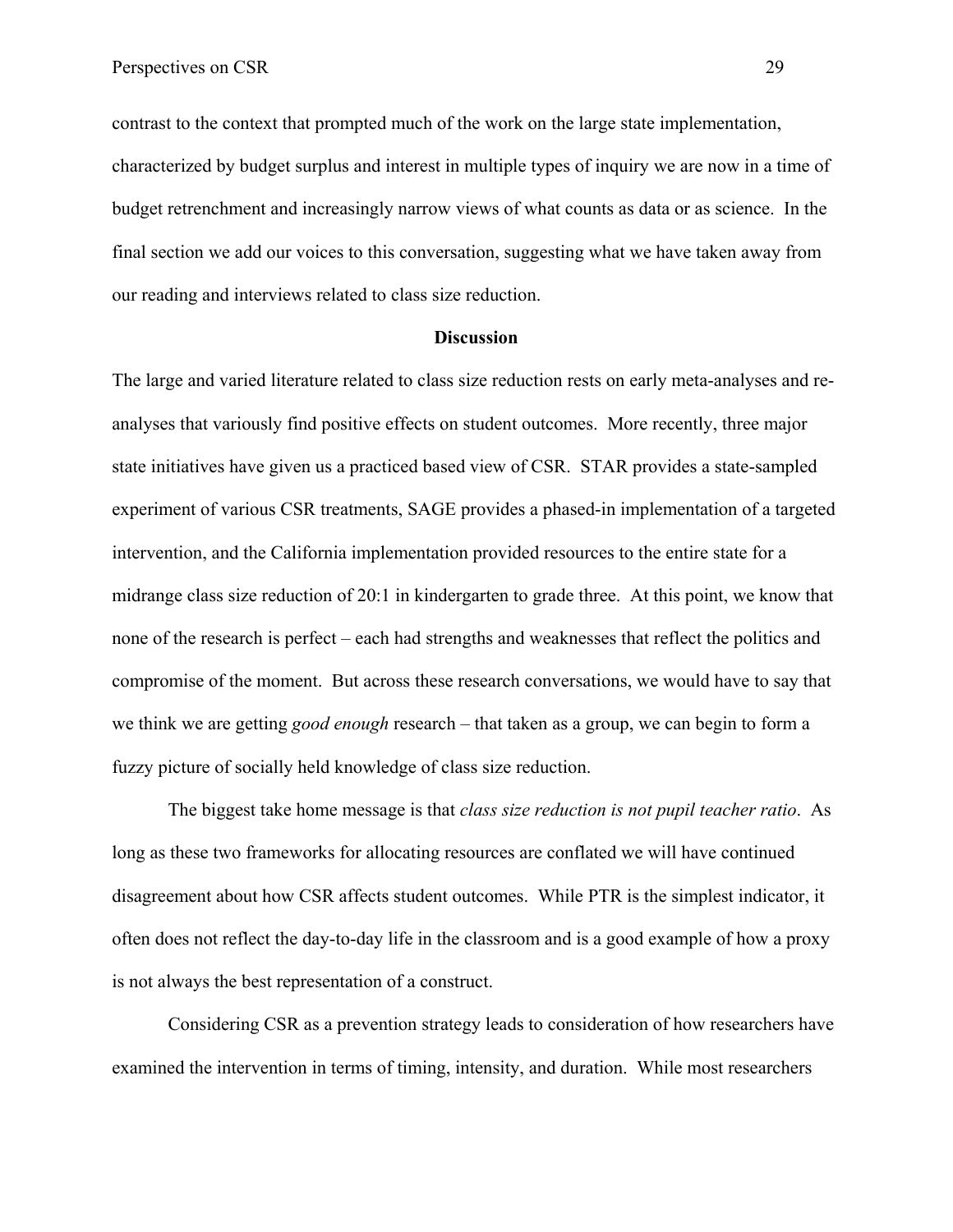agree that earlier is better, it has also been pointed out that the research base would be stronger if more studies were done at the intermediate and middle school level. The question of how small groups have to be generally is answered as at least 20 (California's strategy) but better at 15. One confound in these conversations was the inclusion of extremely small groupings – tutoring or pull-out programs. There is certainly a choice in terms of investment that is implied (do you reduce class size overall, do you reduce for particular content, or do you provide pull-out small groups) but including it within the literature seems to mix apples and oranges.

Researchers generally state that what teachers do is as important as how many students they have—that instructional practices must change if CSR is to be effective. Most researchers we read and talked with could not point to work that showed changed – in fact, they held that no change occurred. One question we find ourselves asking is what constitutes a change in teacher practice? What has to change for researchers to recognize it as something different? If the quantity of certain practices change, aren't things different? One way that we might better understand the outcomes of class size reduction is to have a better sense of the nature of instruction in the varied CSR instructional contexts.

If CSR is an intervention, should it be targeted to those most in need or should it be universally administered as a benefit to all? Whose benefit should be considered when such a program is implemented? Most researchers agreed that CSR had the greatest potential for students typically seen as at risk—children of poverty and of color. Others extend the notion of benefit to middle class families, suggesting that it is a kind of insurance policy for students who are likely to do well in school anyway. The immense popularity of CSR was also recognized – parents wanted the benefit for their children and teachers wanted it to make teaching easier. This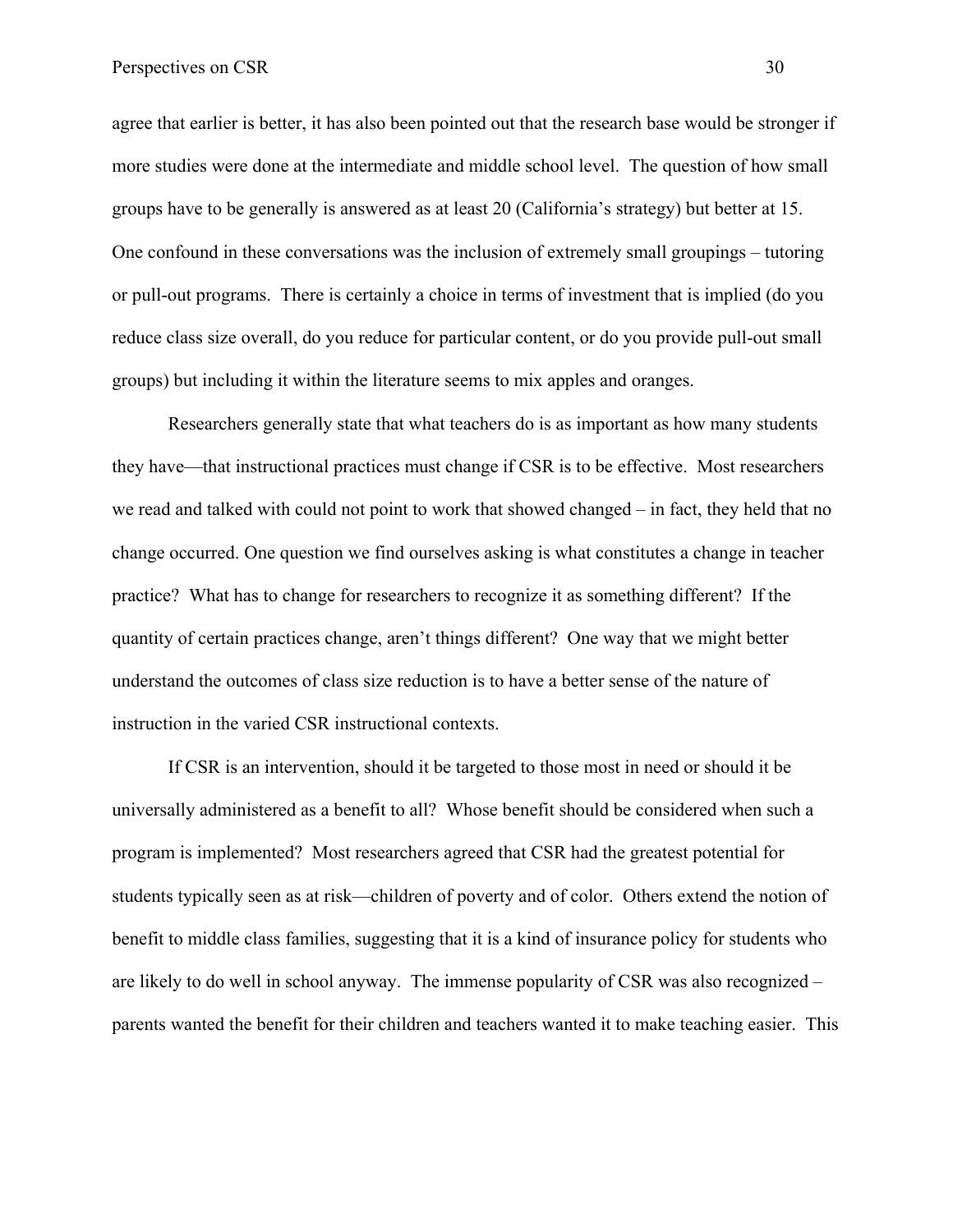popularity made changes in the policy difficult to leverage as the electorate and lobbying groups worked hard to maintain an easy to understand policy alternative.

One of the first things we noticed when we got into the literature on class size reduction is that it is anything but dry and dispassionate. There is more sniping and namecalling than we ever thought there would be. One interview was practically unusable for this paper as the researcher spewed so much venom about state education officials he disagreed with and about other scholars who have researched the topic. Why do people get hot under the collar when talking about how many kids to put in a classroom? Our hunch, after much reflection, is that it turns on two key issues. The first is that the conversations about class size reduction are flashpoints for the issue of what counts as evidence in education research. When researchers don't see their value system operationalized in inquiry they raise flags about the work's adequacy. The rules of the game are not unitary, but are shaped to the perspectives of varied communities of researchers. No wonder policy makers have a hard time making sense of what we do – researchers are not a unified "we" but instead are more likely characterized as tribes of likeminded scholars. This played out specifically in terms of what researchers saw as the findings of the research and their suggestions for next steps.

The second point is that the policy of class size reduction turns on basic issues of equity. It forces us to think about the basic inequality of schooling, the mechanisms that might mediate those differences, and the investments that we are willing to make as a society to put success in reach of all children. The very idea that people would think that achievement would go up just by changing the number of students in a classroom is typical of the pie in the sky thinking that afflicts much of education. Class size reduction is not a silver bullet that can ameliorate the damage that poverty, violence, inadequate child care, etc set in the path of children coming to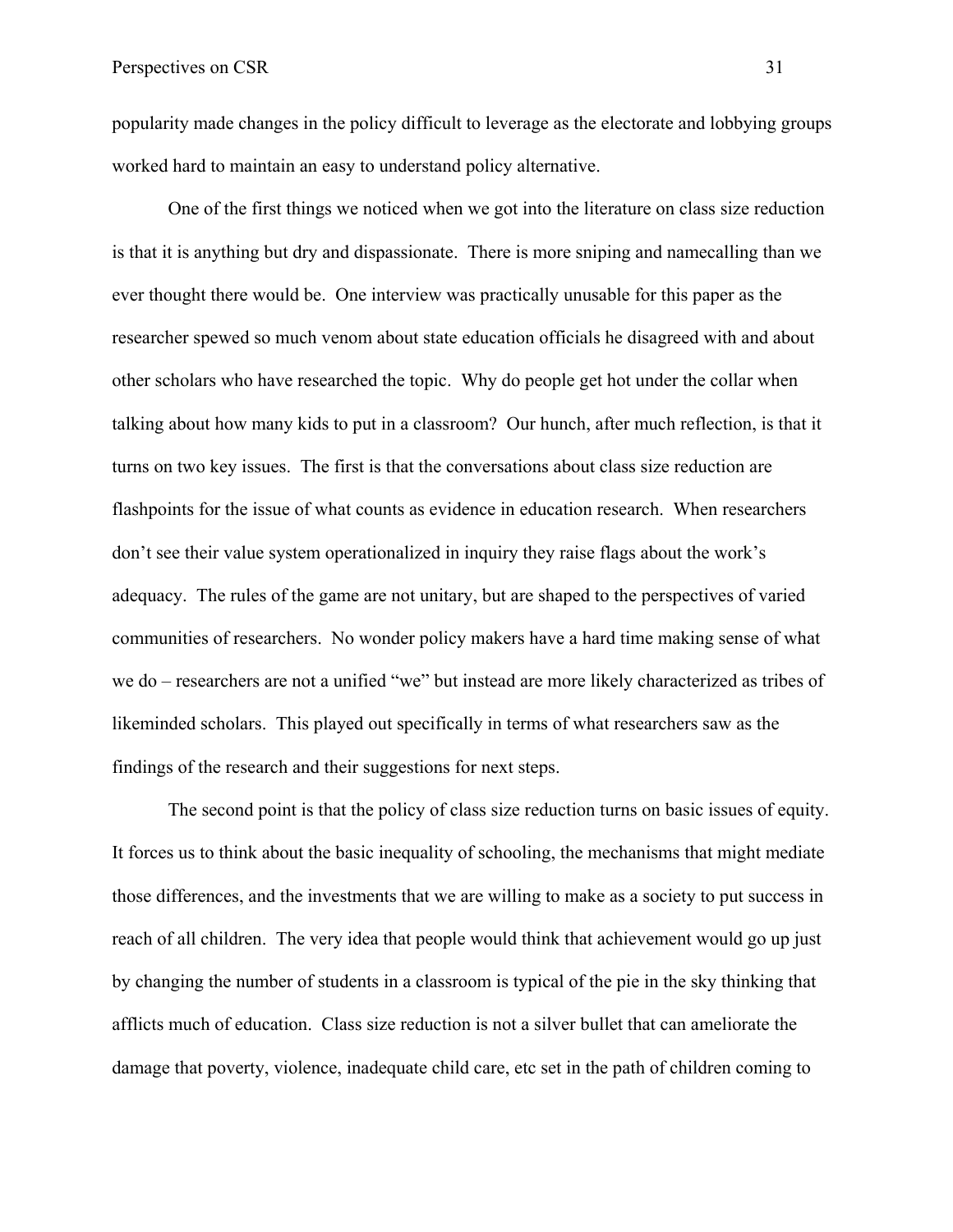school for the first time. It is enacted in the institutional context of high stakes testing, crumbling buildings, increasing numbers of children with high needs, and competition from other programs for teacher attention and effort. Adding resources for class size reduction is a nod toward the inequities that form the foundation of schooling but it is not enough. CSR is part of a system of reforms and problems that will be most fruitfully considered in a coordinated manner—in terms of both the practice and research of schooling. It necessitates implementation that connects the utilization of the resources for class size reduction with all curricular, administrative, and institutional efforts that shape teaching and learning. It will require many different kinds of inquiry – large scale studies that allow disaggregation of results as well as small scale studies of process and mapping of social relations and practice. Berger was right – focusing on class size reduction alone is like trying to decide the right amount of butter in a recipe. We have a better sense of the butter and now it is time to take a look at the other ingredients.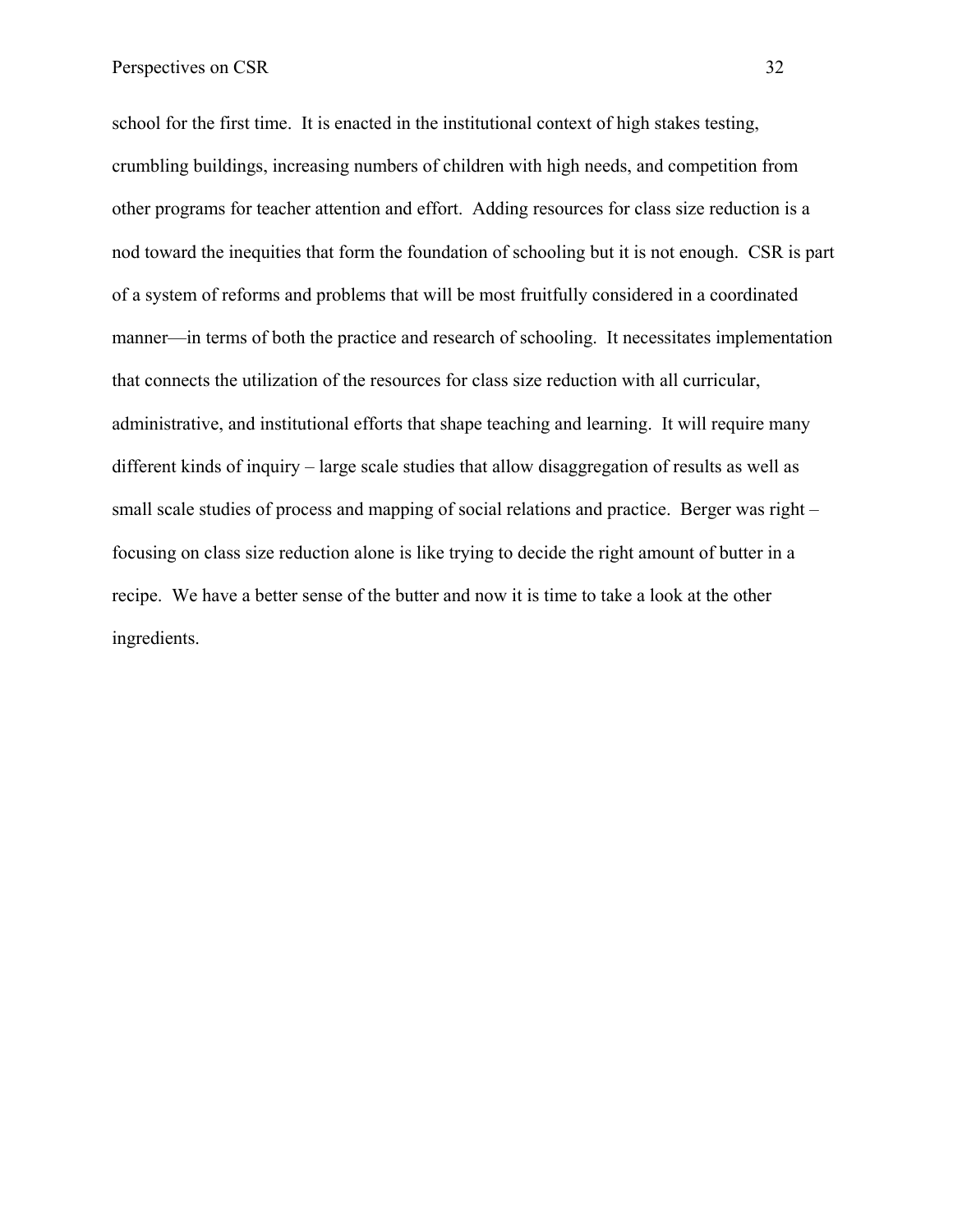#### **References**

Addonizio, M. F., & Phelps, J. L. (2000). Class Size and Student Performance: A Framework for Policy Analysis. Journal of Education Finance, 26(2), 135-156. Berger, M. A. (1982, April 17-20). Class size is not the issue. Paper presented at the National School Board Association, Atlanta, GA. Biddle, B. J., & Berliner, D. C. (2002). Small Class Size and Its Effects. Educational Leadership, 59(5), 12-23. Cullen, S. (2005, February 10, 2005). District says proposal would help with shortfall. Wisconsin State Journal, p. A5. Durlak, J. A. (1997). Successful prevention programs for children and adolescents. New York: Plenum. Ehrenberg, R. G., Brewer, D. J., Gamoran, A., & Willms, J. D. (2001). Class size and student achievement. Psychological Science and the Public Interest, 2(1), 1-30. Finn, J. D. (2002). Small Classes in American Schools: Research, Practice, and Politics. Phi Delta Kappan, 83(7), 551-560. Finn, J. D., & Achilles, C. M. (1990). Answers and Questions about Class Size: A Statewide Experiment. American Educational Research Journal, 27(3), 557-577. Finn, J. D., Pannozzo, G. M., & Achilles, C. (2003). The "whys" of class size: Student behavior in small classes. Review of Educational Research, 73(3), 321-368. Gilman, D. A., & Kiger, S. (2003). Should We Try To Keep Class Sizes Small? Educational Leadership, 60(7), 80-85. Glass, G., & Smith, M. L. (1979). Meta-analysis of research on class size and achievement. Educational Evaluation and Policy Analysis, 1(1), 2-16. Grant, C., & Graue, M. E. (1999). (Re)viewing the review: A case study of the Review of Educational Research. Review of Educational Research, 69(4), 384-396. Grissmer, D. (1999). Class Size Effects: Assessing the Evidence, Its Policy Implications, and Future Research Agenda. Conclusion. Educational Evaluation and Policy Analysis, 21(2), 231-248. Hanushek, E., & Rivkin, A. (1997). Understanding the twentiethcentury growth in U.S. school spending. Journal of Human Resources, 31(1), 35-68. Hanushek, E. A. (1999). Some Findings from an Independent Investigation of the Tennessee STAR Experiment and from Other Investigations of Class Size Effects. Educational Evaluation and Policy Analysis, 21(2), 143-163. Hedges, L. V., & Stock, W. (1983). The effects of class size: An examination of rival hypotheses. American Educational Research Journal, 20(1), 63-85. Hruz, T., & Wisconsin Policy Research Institute. (2000). The costs and benefits of smaller classes in Wisconsin : a further evaluation of the SAGE program. Thiensville, WI: Wisconsin Policy Research Institute Inc. James, J., & Johnson, C. (2005, February 15, 2005). Bush yields on class sizes. St. Petersburg Times.